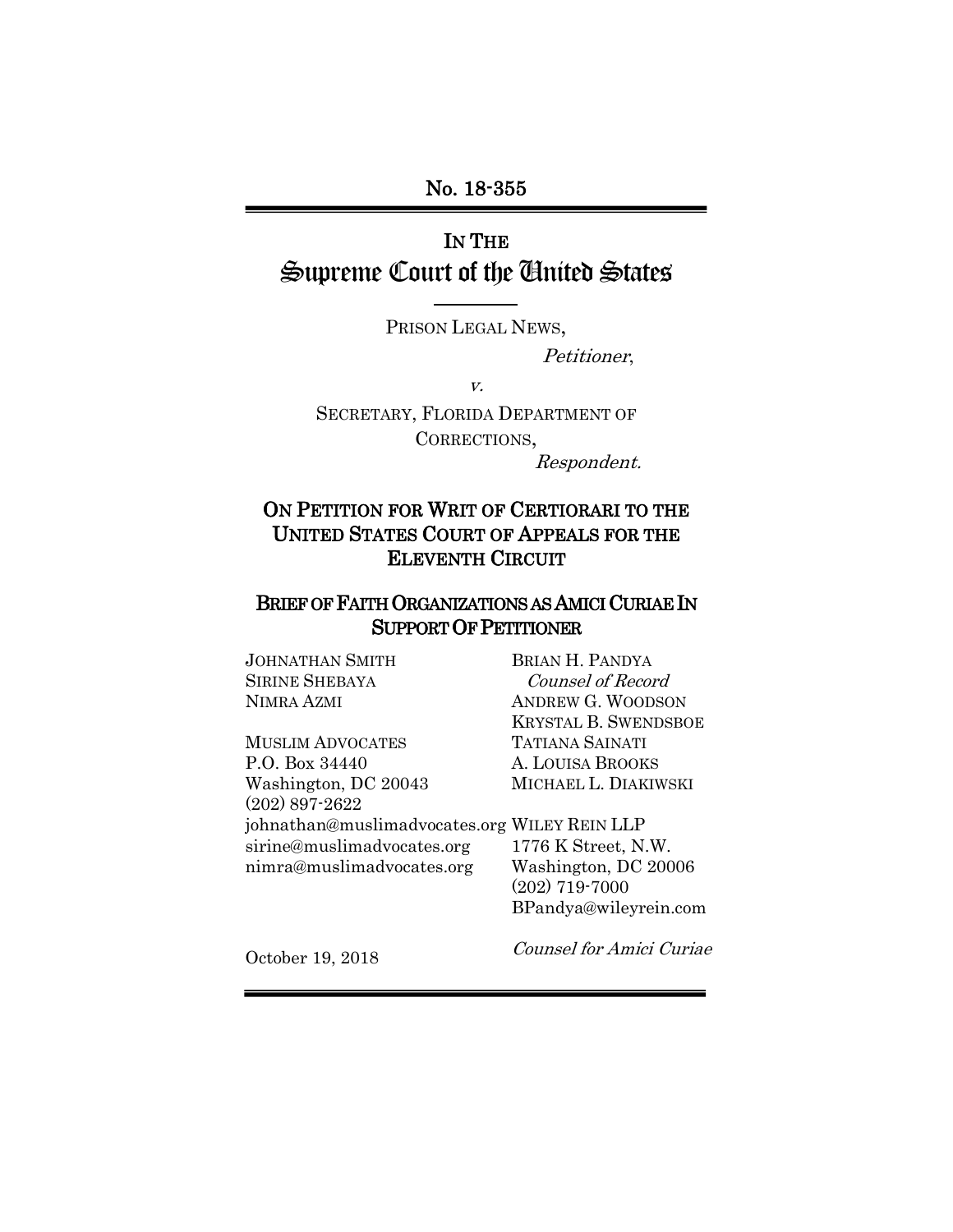# TABLE OF CONTENTS

 $-$  i  $-$ 

| I.   |                |                                                                                                                                                       |
|------|----------------|-------------------------------------------------------------------------------------------------------------------------------------------------------|
| П.   |                | The Supreme Court Should Grant Certiorari<br>to Correct the Eleventh Circuit's Exercise of<br>Unquestioning Deference to the FDOC10                   |
|      | $\mathbf{A}$ . | The Unquestioning Deference Exercised<br>by the Eleventh Circuit is Contrary to<br>this Court's Precedents10                                          |
|      | <b>B.</b>      | To Resolve Conflicting Standards of<br>Deference Among the Circuits, this<br>Court Should Clarify the Showing<br>Required to Satisfy the First Turner |
| III. |                | The Court Should Grant Certiorari Because<br>the Exercise of Unquestioning Deference<br>Greatly Affects the Religious Practices of                    |
|      | А.             | The Eleventh Circuit's Overly<br>Deferential Review Threatens                                                                                         |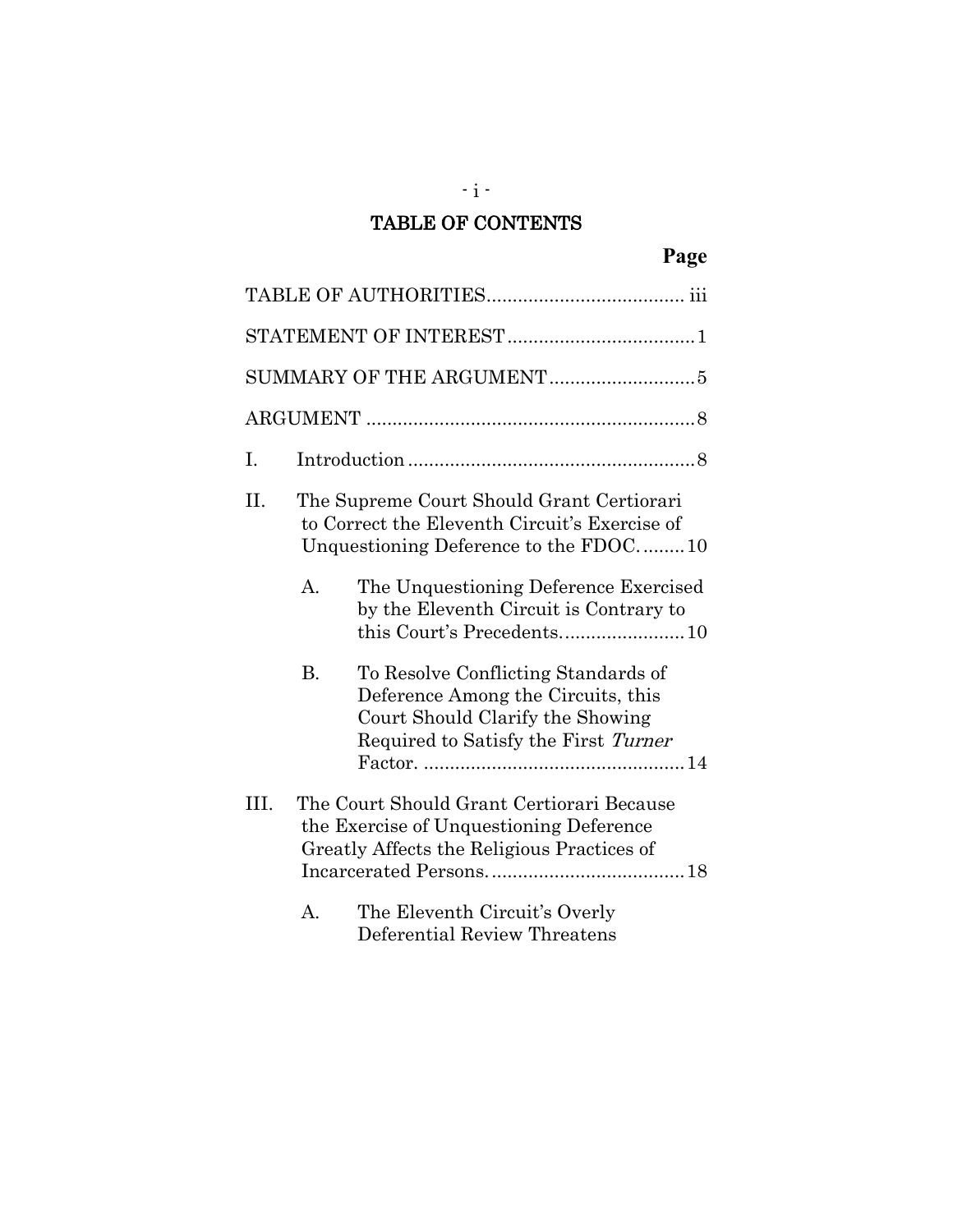# TABLE OF CONTENTS

# Page(s)

|    | Incarcerated Persons' Access to                                                                                                                                                         |
|----|-----------------------------------------------------------------------------------------------------------------------------------------------------------------------------------------|
| B. | The Eleventh Circuit's Exercise of<br>Unquestioning Deference Will Harm<br>the Ability of Incarcerated Persons<br>Who Identify with a Minority<br>Religious Practice to Freely Practice |
|    |                                                                                                                                                                                         |
|    |                                                                                                                                                                                         |

 $\cdot$ ii -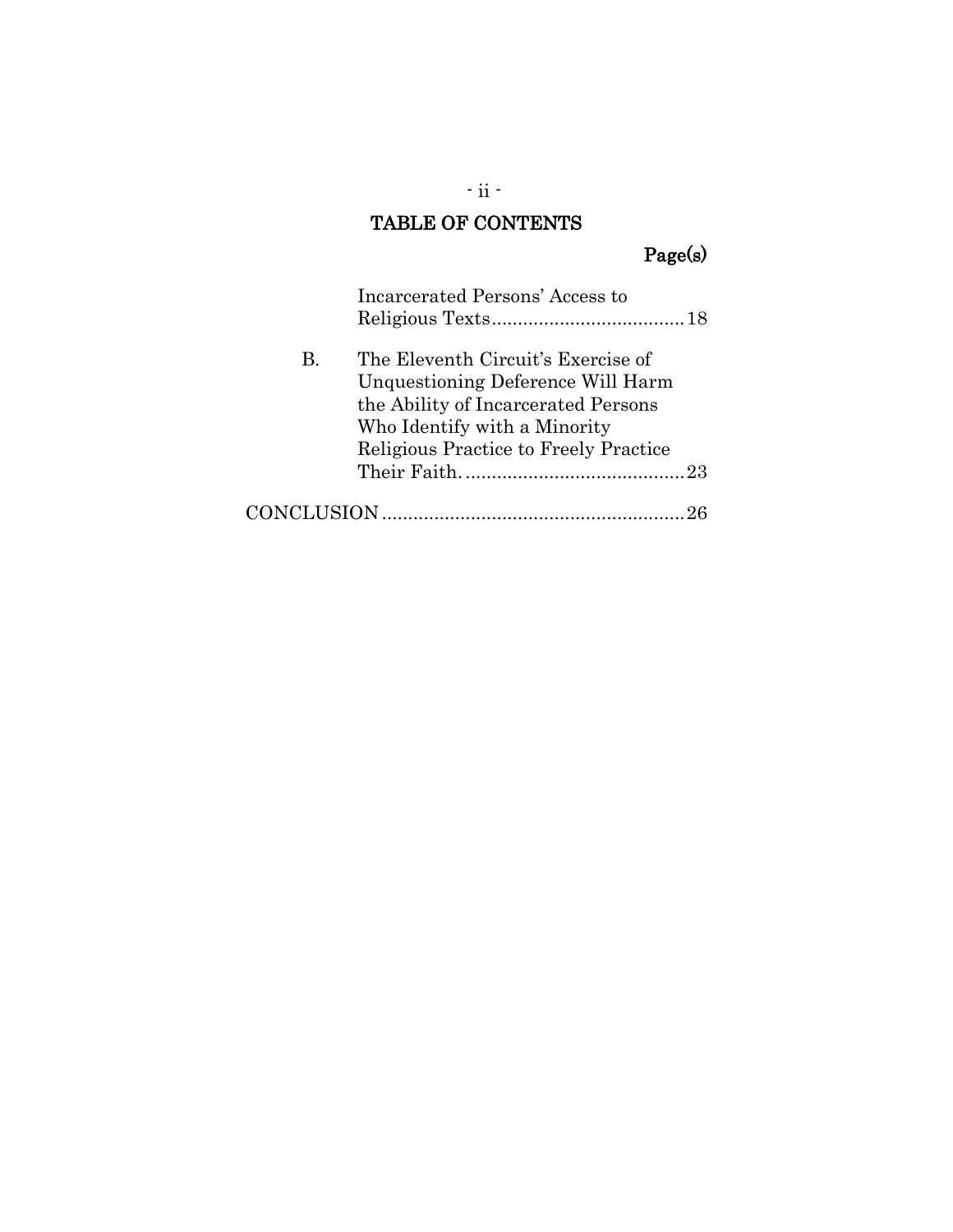# TABLE OF CITED AUTHORITIES

**Page(s)**

# Cases

| Beard v. Banks,                                                                |
|--------------------------------------------------------------------------------|
|                                                                                |
| Bell v. Wolfish,                                                               |
|                                                                                |
| Boerne v. Flores,                                                              |
| Boles v. Neet,                                                                 |
|                                                                                |
| Brown v. Phillips,                                                             |
|                                                                                |
|                                                                                |
|                                                                                |
| Cooper v. Pate,<br>382 F.2d 518 (7th Cir. 1967), rev'g on remand               |
|                                                                                |
| Crime Justice & America, Inc. v. Honea,<br>876 F.3d 966 (9th Cir. 2017) 14, 15 |
|                                                                                |
| Cutter v. Wilkinson,                                                           |
|                                                                                |
| Holt v. Hobbs,                                                                 |
| Knuckles v. Prasse,                                                            |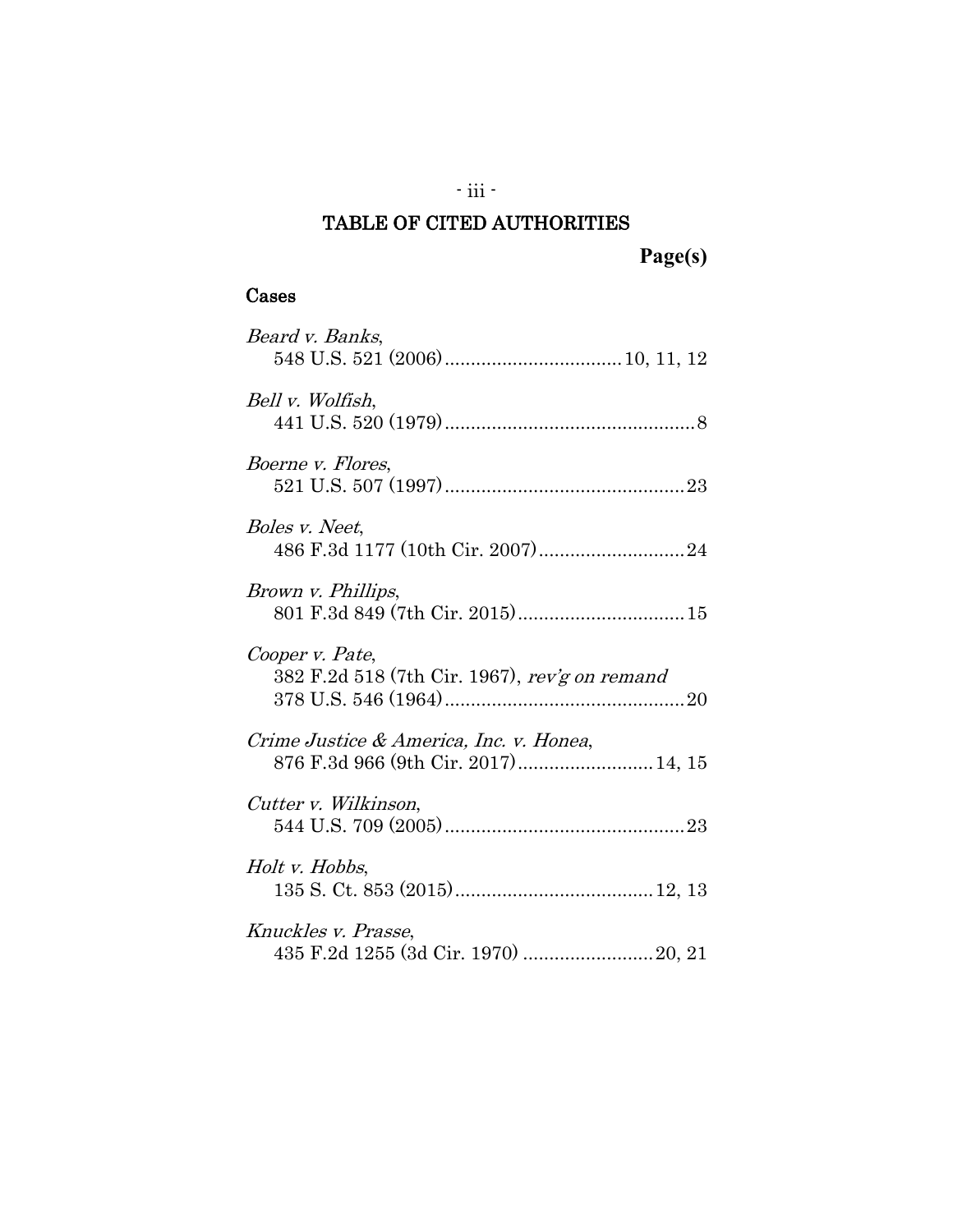| Overton v. Bazzetta,                                                                                                                                                                             |
|--------------------------------------------------------------------------------------------------------------------------------------------------------------------------------------------------|
| Perry v. Secretary, Florida Department<br>of Corrections,<br>664 F.3d 1359 (11th Cir. 2011) 14, 16, 20                                                                                           |
| Prison Legal News v. Cook,<br>238 F.3d 1145 (9th Cir. 2001) 14, 15                                                                                                                               |
| Salahuddin v. Goord,                                                                                                                                                                             |
| Singer v. Raemisch,<br>593 F.3d 529 (7th Cir. 2010) 14                                                                                                                                           |
| Sutton v. Rasheed,                                                                                                                                                                               |
| Thornburgh v. Abbott,                                                                                                                                                                            |
| Turner v. Safley,                                                                                                                                                                                |
| Walker v. Maschner,<br>No. 4:98-CV-10159, 2005 WL 8141553 (S.D. Iowa<br>July 8, 2005), report and recommendation<br>adopted sub nom. Ben-Kushi v. Kautzky, No.<br>4:03-CV-40038, 2005 WL 8136542 |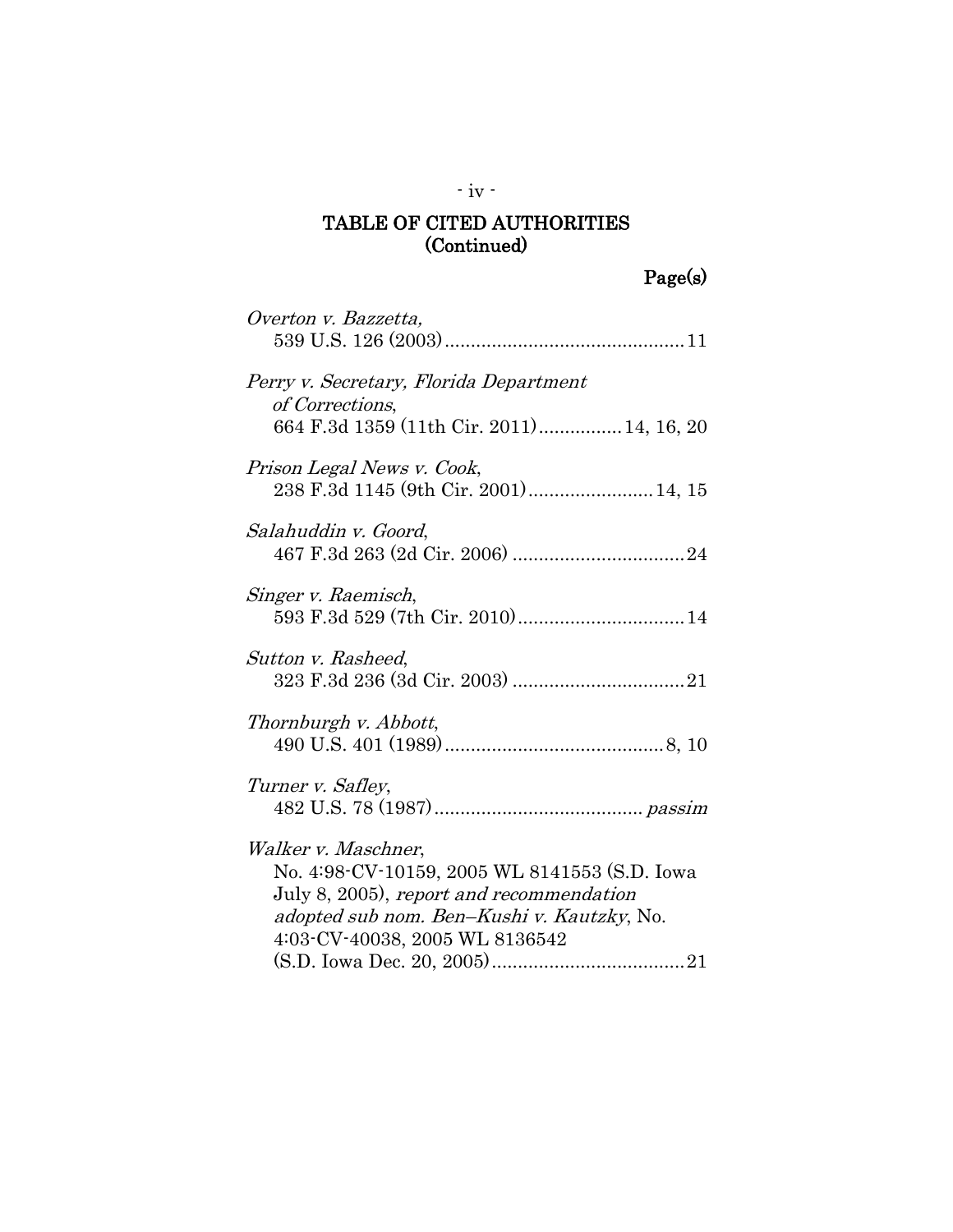| Wolf v. Ashcroft, |  |
|-------------------|--|
|                   |  |

# Statutes

# Other Authorities

| Israr Ahmed, The Obligations Muslims Owe to the                                                                                                        |
|--------------------------------------------------------------------------------------------------------------------------------------------------------|
| Aleph Institute, Educational Material & Literature,                                                                                                    |
| Neela Banerjee, <i>Prisons to Restore Purged Religious</i><br><i>Books</i> , N.Y. Times (Sept. 26, 2007),                                              |
| Todd R. Clear, et al., Does Involvement in Religion<br><i>Help Prisoners Adjust to Prison?</i> 7, NCCD Focus<br>(Nov. 1992), https://bit.ly/2P8af6R 19 |
| Ronald L. Eisenberg, The 613 Mitzvot: A<br>Contemporary Guide to the Commandments of                                                                   |

- v -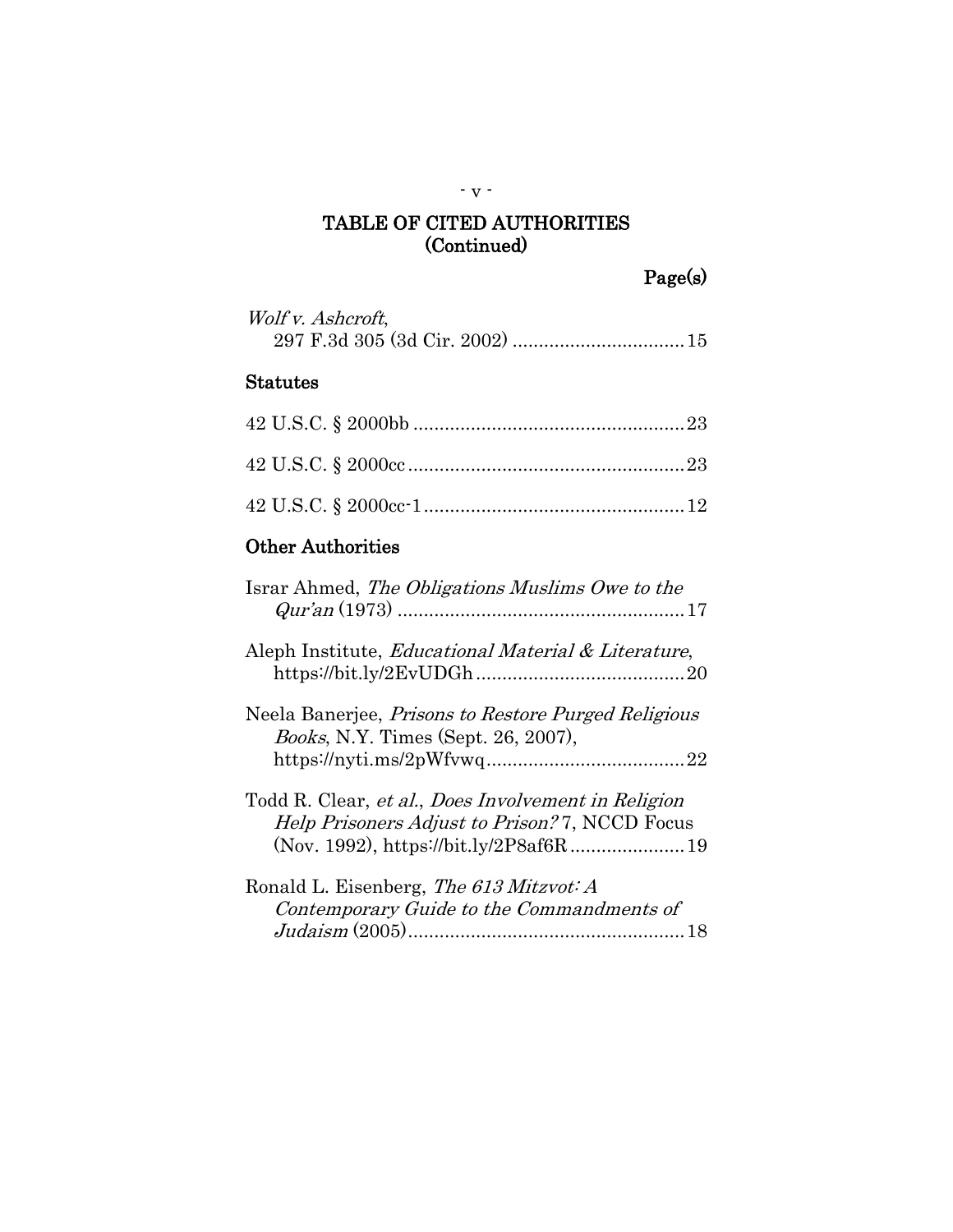# Page(s)

| Freedom Through Christ Prison Ministry, Freedom<br>Through Christ Prison Ministry,                                                                  |
|-----------------------------------------------------------------------------------------------------------------------------------------------------|
| Laurie Goodstein, Prisons Purging Books on Faith<br>from Libraries, N.Y. Times (Sept. 10, 2007),                                                    |
| Human Rights Defense Center, 2017 Annual Report,                                                                                                    |
| Byron R. Johnson, Religious Programs and<br>Recidivism Among Former Inmates in Prison<br>Fellowship Programs: A Long-Term Follow-Up                 |
| Joint Statement of Senator Hatch and Senator<br>Kennedy on the Religious Land Use and<br>Institutionalized Persons Act of 2000, 146 Cong.           |
| John MacArthur, <i>How to Study the Bible</i> (2009)  17                                                                                            |
| Pew Forum on Religion & Public Life, Religion in<br>Prisons, A 50-State Survey of Prison Chaplains<br>(Mar. 22, 2012), https://pewrsr.ch/2NQ8k26 19 |
| Prison Fellowship, <i>Providing Bibles for Prisoners</i> ,                                                                                          |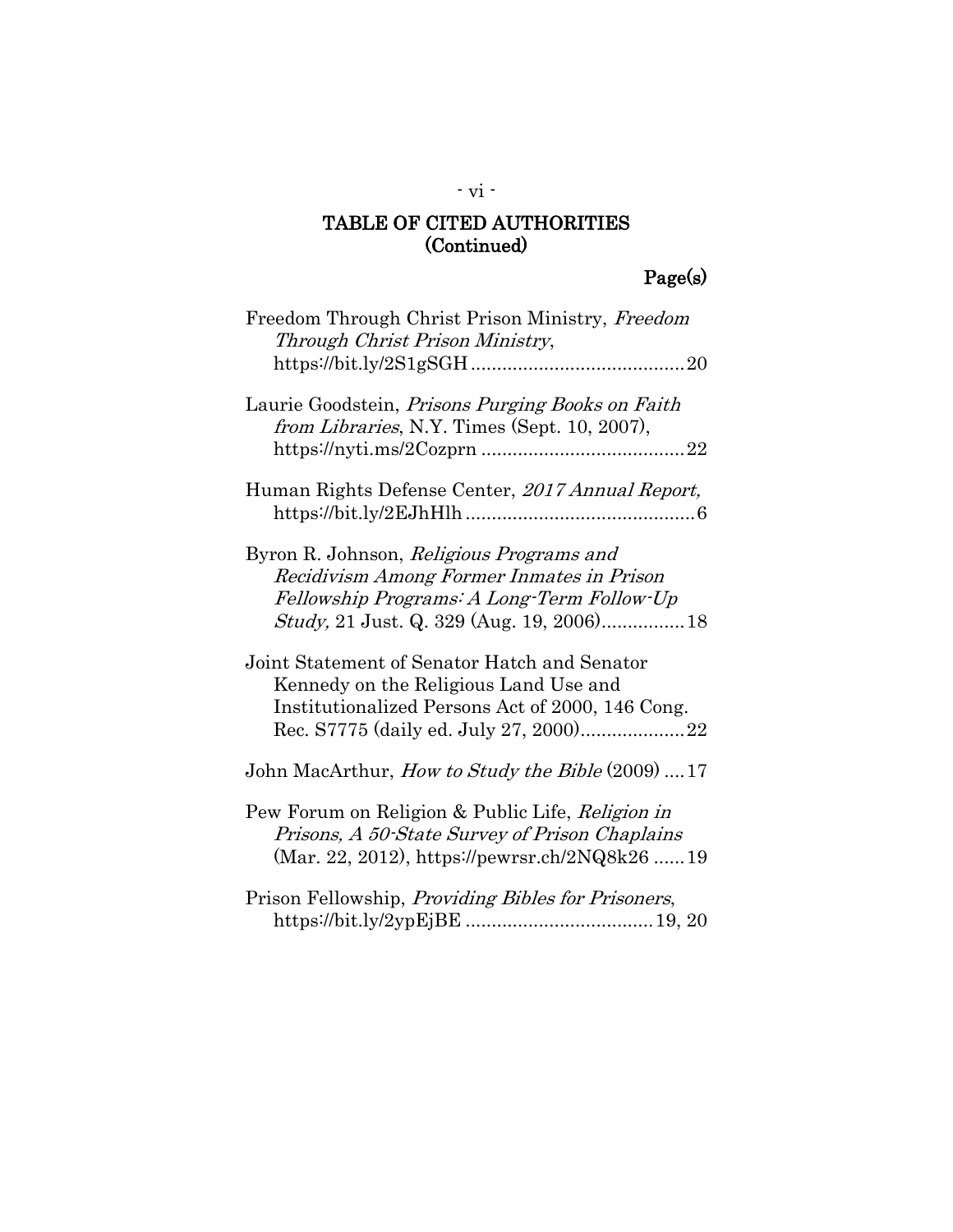# Page(s)

| Prison Legal News, HRDC Litigation Project,                                                                                                                                                                                                                  |
|--------------------------------------------------------------------------------------------------------------------------------------------------------------------------------------------------------------------------------------------------------------|
| Protecting Religious Freedom After <i>Boerne v. Flores</i><br>(Part III): Hearing Before the Subcomm. on the<br>Constitution of the H. Comm. on the Judiciary,<br>105th Cong. 3, 38 (Statement of Isaac M.<br>Jaroslawicz, Director of Legal Affairs for the |
| United States Commission on Civil Rights, <i>Enforcing</i><br>Religious Freedom in Prison (Sept. 2008) 7, 21, 22,<br>23                                                                                                                                      |
| Aamir Wyne, Dear God, Give Me Back My Books:<br>The Standardized Chapel Library Project and<br>Free Exercise Rights, 11 U. Pa. J. Const. L. 1135                                                                                                             |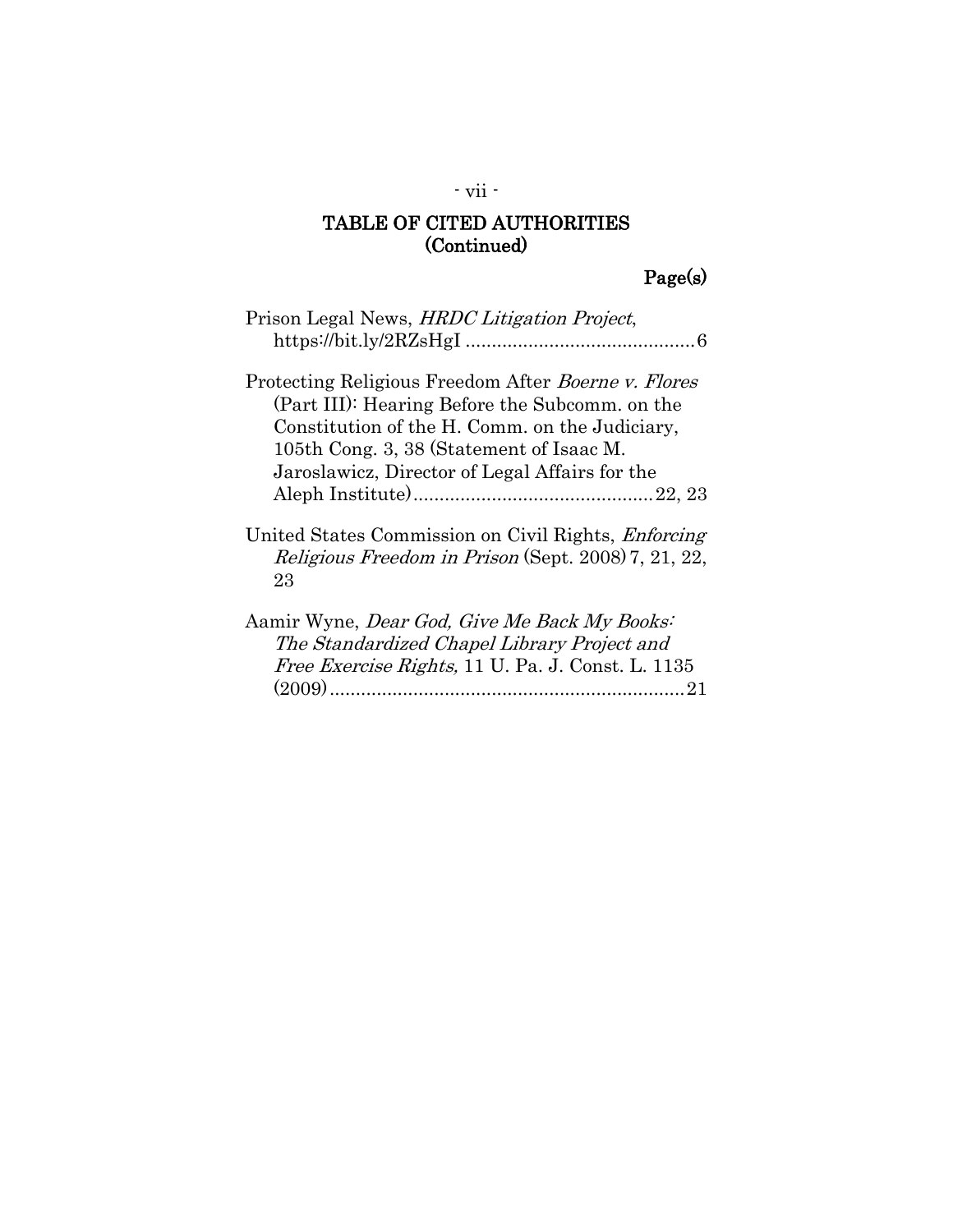#### STATEMENT OF INTEREST<sup>1</sup>

Amici Curiae, Central Pacific Conference United Church of Christ, Freedom Through Christ Prison Ministry, Muslim Advocates, Muslim Urban Professionals, National Council of Jewish Women, National Religious Campaign Against Torture, the Sikh Coalition, and T'ruah, are organizations that work to protect and advance the rights and liberties of people of all faiths, including those of America's incarcerated population. Amici are deeply concerned about overbroad restrictions on the ability of incarcerated persons to receive publications or news including religious materials—and the impact such restrictions will also have on incarcerated persons' ability to obtain religious materials and exercise their faith. The Eleventh Circuit Court of Appeals exercised nearly unbridled deference to the Florida Department of Corrections's ("FDOC") establishment of prison regulations that substantially limit incarcerated persons' First Amendment rights. This decision places Amici's members and beneficiaries at great risk of far more direct restrictions on their ability to distribute religious materials and impinges on the free exercise rights of incarcerated persons.

<sup>&</sup>lt;sup>1</sup> Pursuant to Supreme Court Rule 37.6, no counsel for a party authored this brief in whole or in part, and no such counsel or party made a monetary contribution intended to fund the preparation or submission of this brief. No person other than amicus curiae, or its counsel, made a monetary contribution to its preparation or submission. The parties have consented to the filing of this brief by filing a letter documenting consent with the Court. The parties have also been given appropriate notice.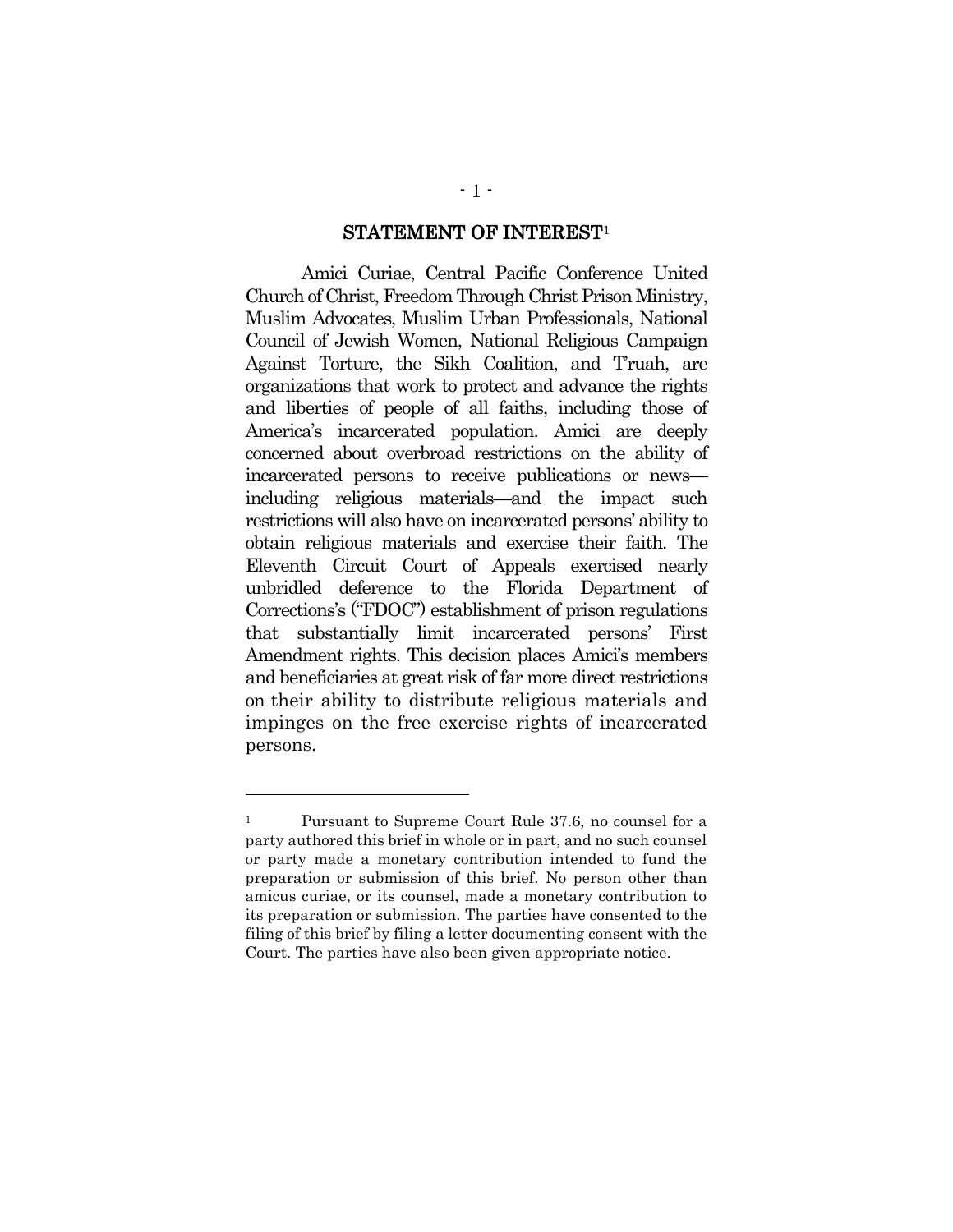The Central Pacific Conference United Church of Christ ("CPC") is a community of United Church of Christ congregations in Oregon, southern Idaho, and southern Washington. This family of forty-five congregations shares a commitment to ministry and missions. The CPC provides spiritual and material resources and encouragement to its 7,600 members, including ministry resources for Christian education programs. The CPC assists and encourages local congregations and their members in working together to explore, communicate, support, and pursue the ministry and mission of the church, and provides a channel for effective relationships with the UCC and with other faith communities.

Freedom Through Christ Prison Ministry ("FTCPM") is a "pen pal" letter and mail-based ministry, connecting incarcerated persons with volunteer ministers, churches, and individuals of faith outside of prison. These volunteers correspond and share letters, provide spiritual support, and engage in Bible study with members of the prison population. FTCPM is a registered member of the International Network of Prison Ministries, a global coalition of approximately 4,800 prison ministries, chaplains, and volunteers that provide incarcerated persons and their families with resources such as counseling services, religious literature, Bible study courses, and prayer request support. Although registered in Florida, FTCPM is a nationwide ministry organization with an average annual membership of 5,000 incarcerated persons across the United States.

Muslim Advocates works on the frontlines of civil rights to guarantee freedom and justice for Americans of all faiths. In pursuit of this vision, Muslim Advocates's mission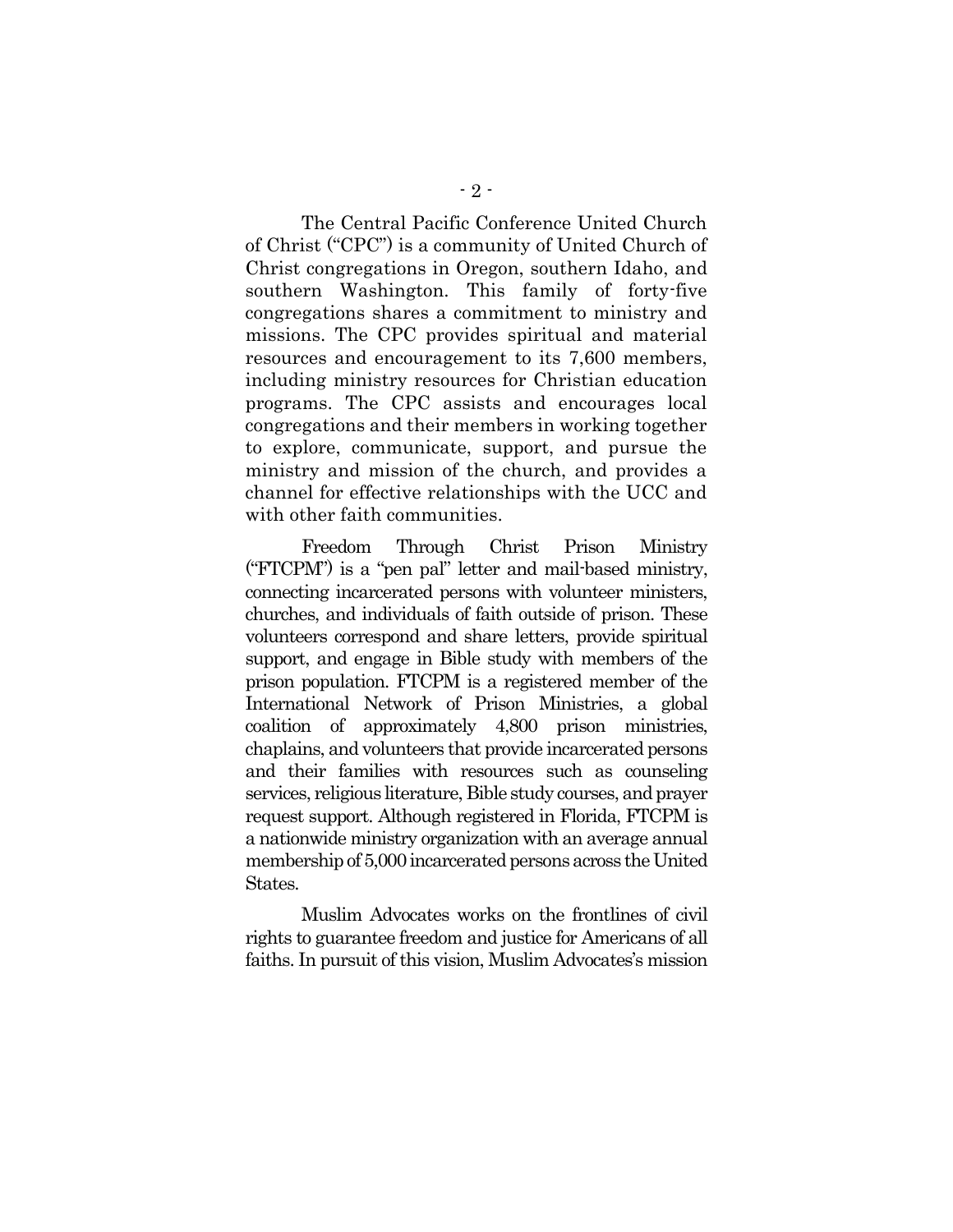is to promote equality, liberty, and justice for all by providing leadership through legal advocacy, policy engagement, and civic education, and by serving as a legal resource to promote the full and meaningful participation of Muslims in American public life. The organization has advocated for incarcerated persons in cases where prison policies overly restrict the practice of their religion, including a federal complaint filed in June 2018 on behalf of Muslims prevented from practicing their religious beliefs in a federal correctional facility. Muslim Advocates has also previously joined the American Civil Liberties Union and diverse faith organizations in opposing a Bureau of Prisons rule depriving incarcerated persons of access to religious materials.

Muslim Urban Professionals ("Muppies") is a nonprofit, charitable organization dedicated to empowering and advancing Muslim business professionals to be leaders in their careers and communities. Its mission is to create a global community of diverse individuals who will support, challenge, and inspire one another by providing a platform for networking, mentorship, and career development. Muppies represents an engaged group of Muslim professionals that believe the rights of all Americans, including incarcerated persons, should be protected from infringement. Muppies opposes any policy that results in a reduction of opportunity or inclusion for any individuals or groups.

The National Council of Jewish Women ("NCJW") is a grassroots organization of 90,000 volunteers and advocates who turn progressive ideals into action. Inspired by Jewish values, NCJW strives for social justice by improving the quality of life for women, children, and families and by safeguarding individual rights and freedoms. NCJW's Resolutions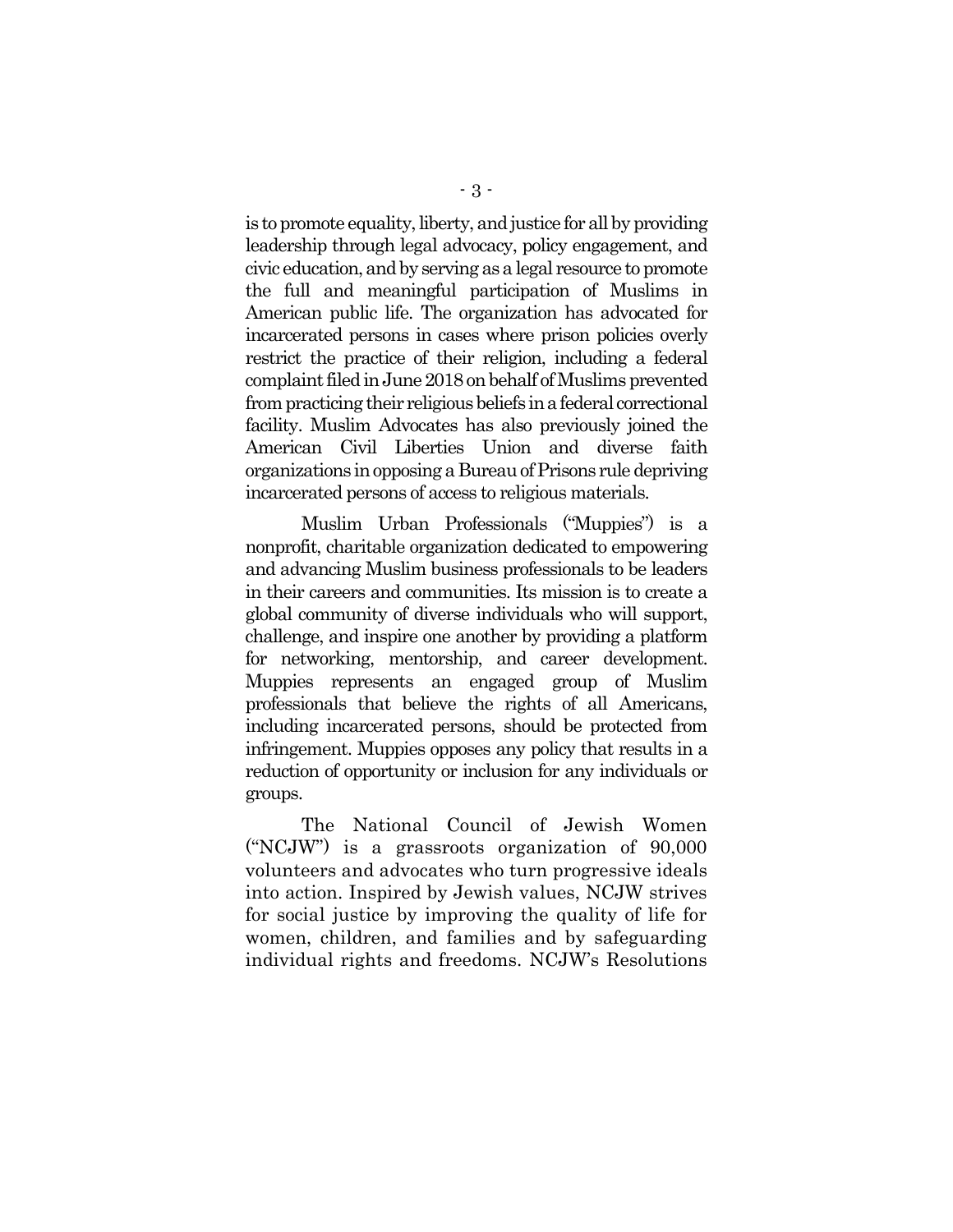state that NCJW resolves to work for "[t]he enactment, enforcement, and preservation of laws and regulations that protect civil rights and individual liberties for all."

National Religious Campaign Against Torture ("NRCAT") is a membership organization committed to ending torture and cruel, inhuman, and degrading treatment in the United States. Since its formation in January 2006, more than 320 religious organizations have joined NRCAT, and over 67,000 individual people of faith have participated in its activities. These participants include evangelical Christians, Roman Catholics, Orthodox Christians, mainline Protestants, Muslims, Jews, Sikhs, Hindus, Baha'is, and Buddhists. Member organizations include national denominational and faith group bodies, regional entities such as state ecumenical agencies, and local religious organizations and congregations. NRCAT advances interfaith principles of dignity, community, and restorative justice to guide its work related to the United States prison system.

The Sikh Coalition is the largest communitybased Sikh civil rights organization in the United States. Since its inception on September 11, 2001, the Sikh Coalition has worked to defend civil rights and liberties for all people, empower the Sikh community, create an environment where Sikhs can lead a dignified life unhindered by bias or discrimination, and educate the broader community about Sikhism. The Sikh Coalition joins this brief out of the belief that the religious liberties deserve protection under any circumstances, but particularly in situations involving incarcerated or institutionalized persons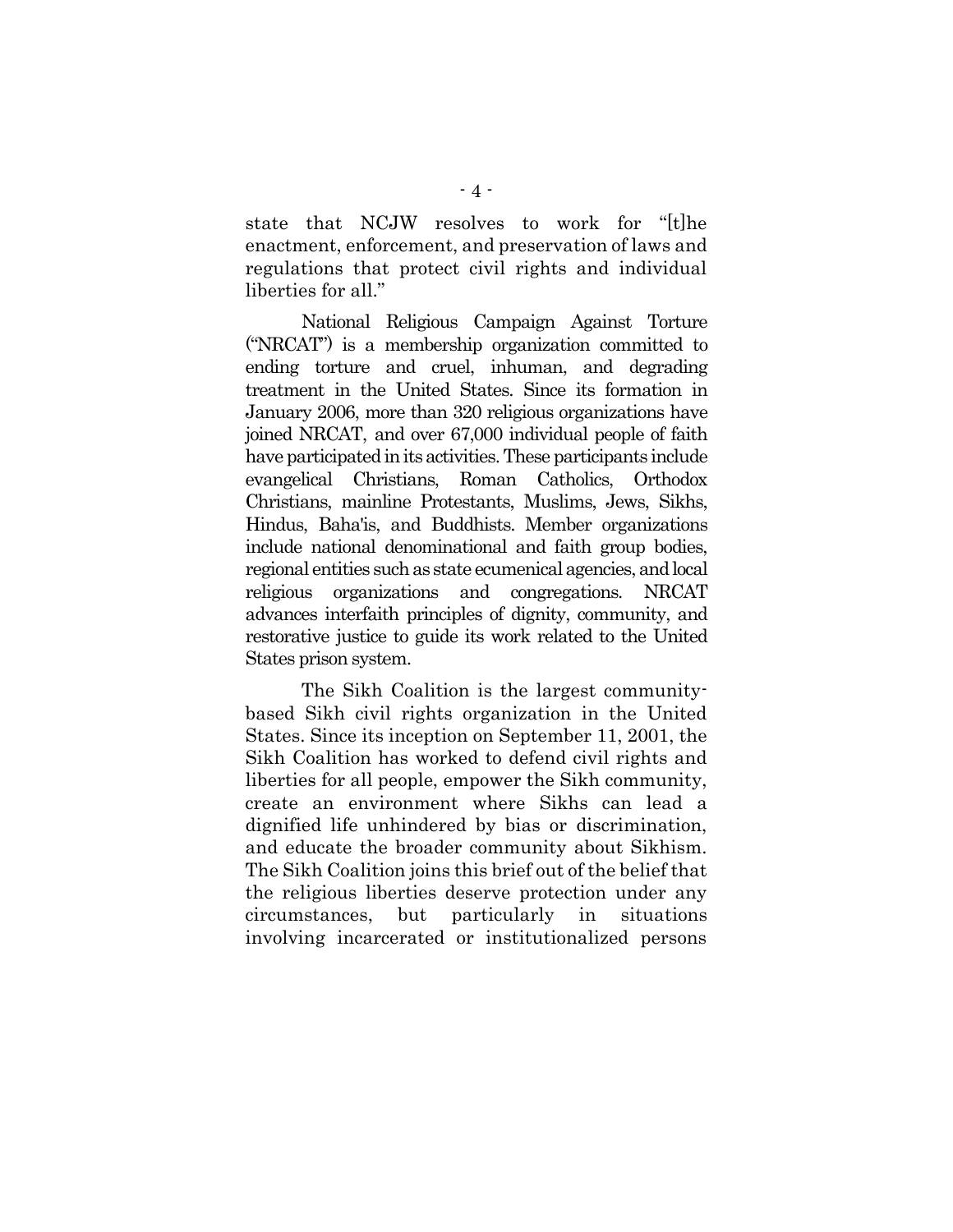who depend on adequate laws to protect their access to freedoms of speech and religious expression.

T'ruah: The Rabbinic Call for Human Rights ("T'ruah") is an organization bringing together rabbis and cantors from all streams of Judaism, as well as all members of the Jewish community, to advance the human rights of all people. T'ruah's wide-ranging work is fundamentally based in protecting and expanding human rights. Related to incarcerated individuals, T'ruah works in coalition with groups that are led by formerly incarcerated people and their families to support a criminal justice system that keeps all members of society safe, that protects the dignity and humanity of those convicted of crimes, and that prioritizes forgiveness over punishment. T'ruah works, in part, to ensure human rights protections for incarcerated individuals.

#### SUMMARY OF THE ARGUMENT

<span id="page-12-0"></span>Over three decades ago, this Court held that "[p]rison walls do not form a barrier separating prison inmates from the protections of the Constitution." Turner v. Safley, 482 U.S. 78, 84 (1987). Now, in a case that touches upon our Nation's most cherished constitutional freedoms—the freedoms of speech and of the press—the Eleventh Circuit has given prison administrators near-unbridled discretion to infringe upon these, and consequently other, fundamental rights.

This case is about the Eleventh Circuit's unprecedented exercise of deference to the FDOC. The FDOC imposed a blanket ban on the distribution of Prison Legal News, a monthly publication distributed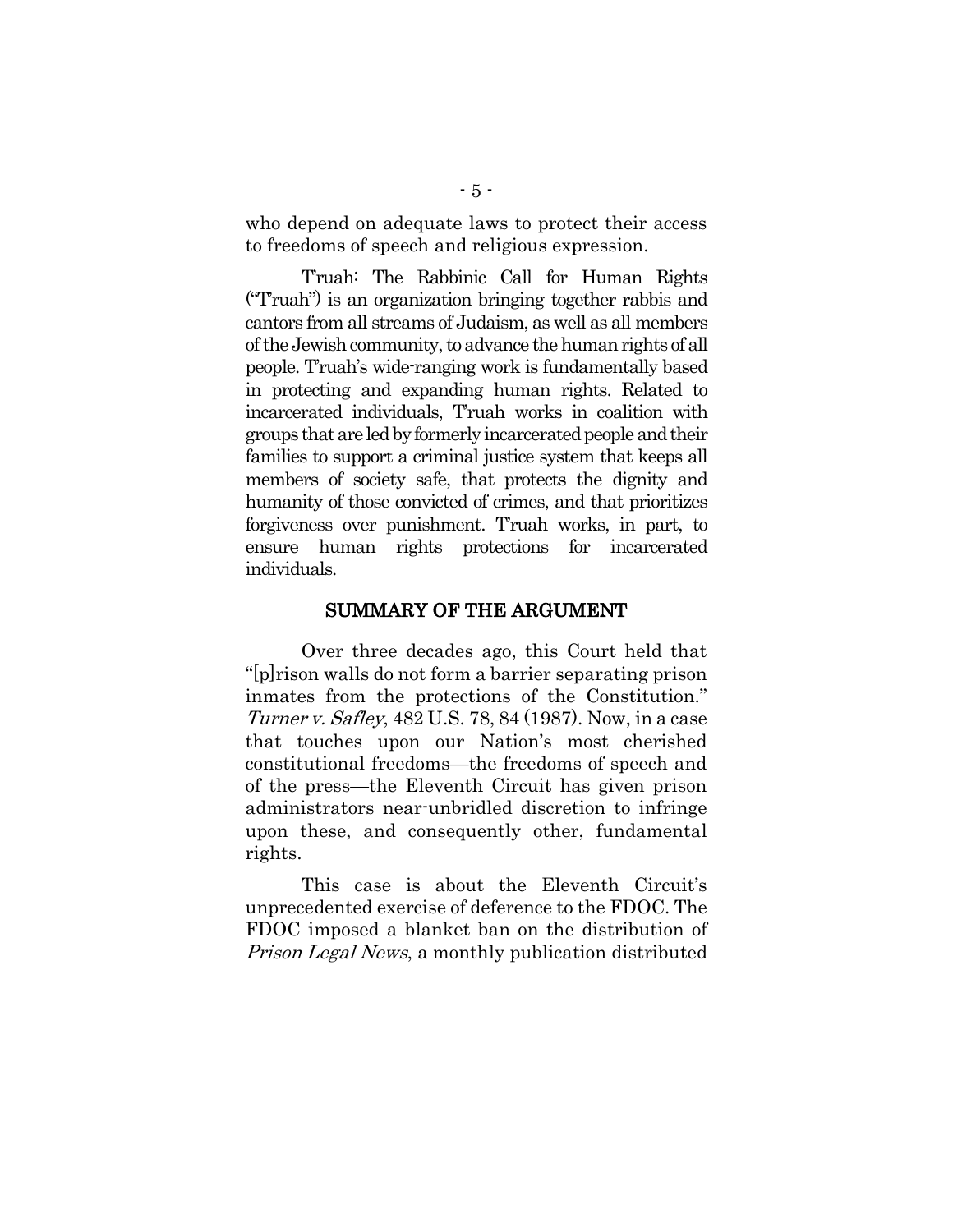to prisons nationwide that deals with issues of interest to incarcerated persons, including unlawful prison practices and civil rights prison litigation. Despite evidence showing that this regulation was an "exaggerated response" to the claimed security concerns, the Eleventh Circuit upheld that blanket ban. Instead of requiring the FDOC to provide meaningful factual support demonstrating that its regulation was "reasonably related to legitimate penological interests"—as it must under Turner, 482 U.S. at 89—the Eleventh Circuit inexplicably relied upon unsubstantiated, wide-ranging "deference" to side-step the FDOC's evidentiary burden. In essence, the Eleventh Circuit provided prison officials with unrestrained authority to stop—based on supposition and absent any evidentiary support—the flow of information and ideas into prisons, including (in this case) information about incarcerated persons' basic legal rights. Such uncritical deference is inappropriate under this Court's precedents, and the Eleventh Circuit's reliance on deference, over evidence, is in direct conflict with the application of the Turner standard in at least three other Circuits. Further, this exercise of deference puts incarcerated persons' other constitutional rights, including their free exercise rights, at great risk of infringement by prison regulations.

Amici are concerned by this development, which threatens to give unbridled deference to decisions made by prison officials, regardless of the evidence supporting those decisions or their impact on the rights of incarcerated persons. The Eleventh Circuit's extraordinary deference to the FDOC has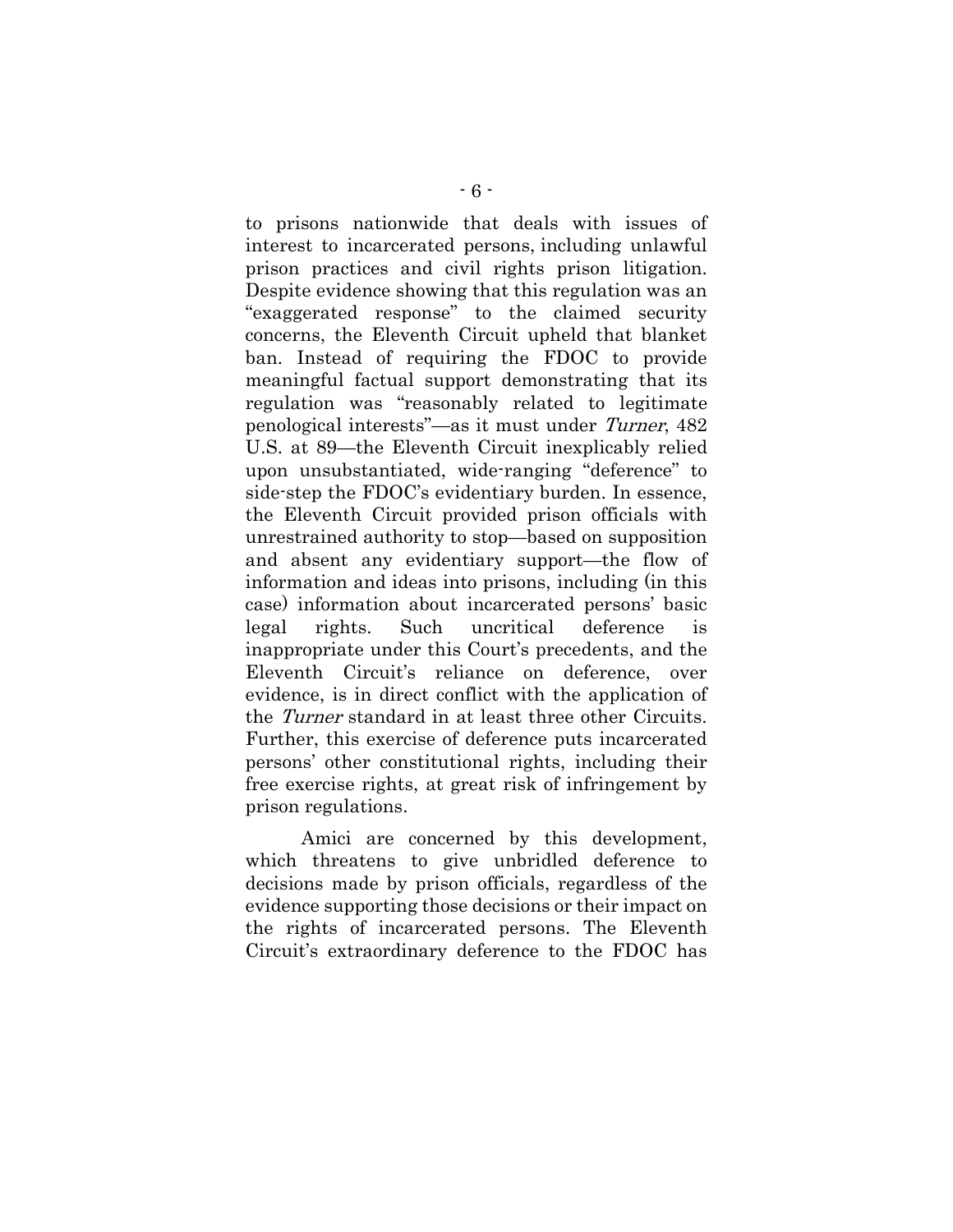consequences that go far beyond the single publication at issue in this case and could extend to religious publications sent to incarcerated persons. Petitioner alone sends out thousands of issues of Prison Legal News each month to incarcerated subscribers in all fifty states and has been involved in more than fifty suits challenging similar publication bans in prisons. See Human Rights Defense Center, 2017 Annual Report 3, 16-23, https://bit.ly/2EJhHlh; Prison Legal News, HRDC Litigation Project (last visited Oct. 18, 2018), https://bit.ly/2RZsHgI. Moreover, the Turner standard of review is regularly litigated in court, with more than 15,000 case and litigation citations to the case on Westlaw—many those cases addressing prison regulations that infringe on the religious practice of incarcerated persons—exemplifying the threat that the Eleventh Circuit's decision, which upholds deference without supporting evidence, would bear on such free exercise.

The Eleventh Circuit's extreme deference has particularly troubling ramifications for the protection of other First Amendment rights. Incarcerated persons' religious practices, and access to religious texts, are frequently limited by prison regulations. Religious minorities often bear the brunt of those regulations due to prison officials' lack of knowledge, understanding, or even bias towards certain faiths and practices. The Eleventh Circuit's opinion creates a grave risk that such regulations will be given improper deference in the future and will interfere with the ability of Amici to distribute religious materials to prisoners and impinge on the free exercise rights of incarcerated persons. Rather than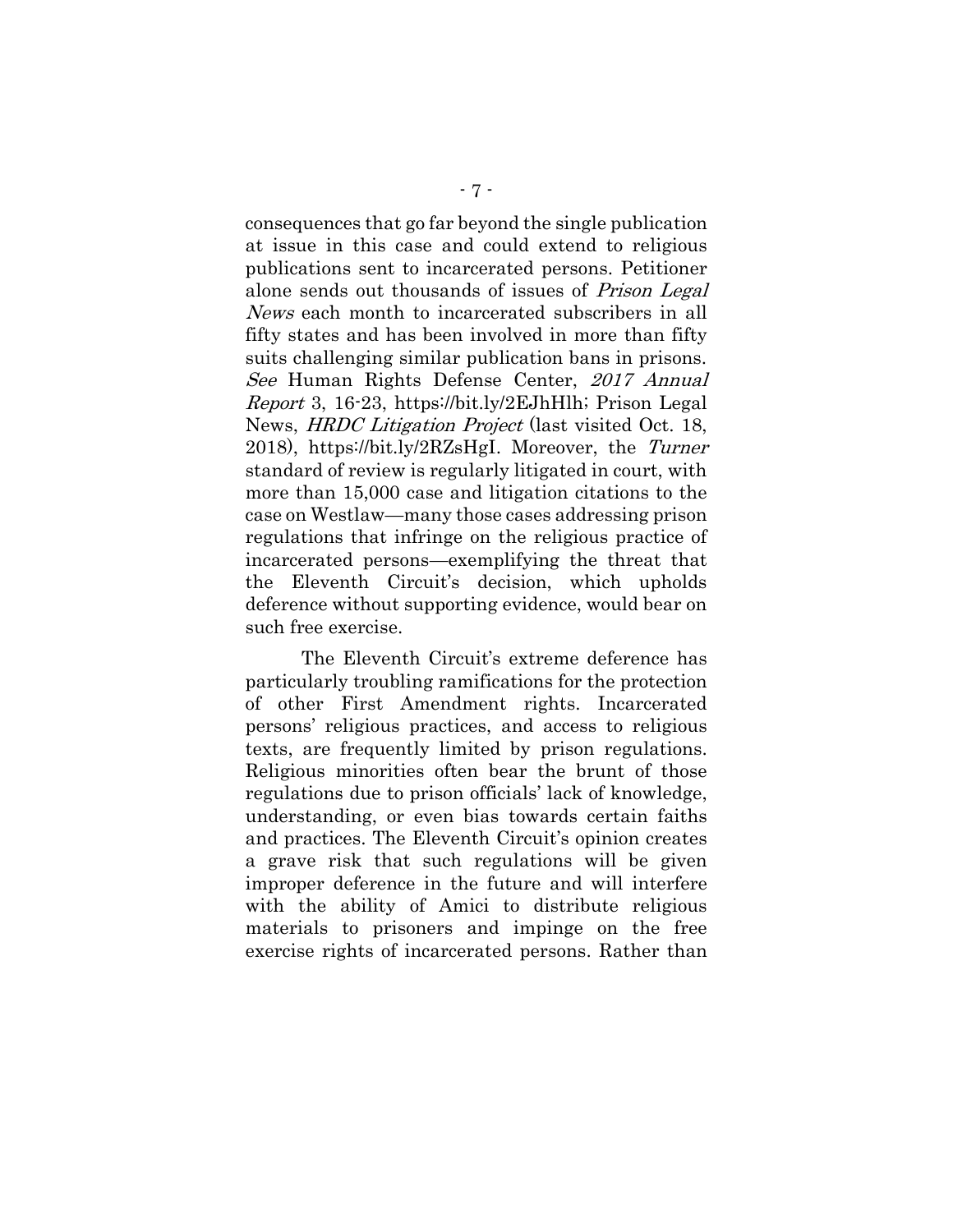allow these risks to persist for the tens of thousands of incarcerated persons who identify as religious—and the approximately twenty-five percent of federal incarcerated person who identify as members of a religious minority, United States Commission on Civil Rights, Enforcing Religious Freedom in Prison 13 (Sept. 2008) ("Enforcing Religious Freedom in Prison")—this Court should grant certiorari to correct the Eleventh Circuit's distortion of the relevant legal standard.

#### ARGUMENT

#### I. Introduction

<span id="page-15-0"></span>This Court has repeatedly held that incarcerated persons, and publishers who wish to communicate with them, do not sacrifice their First Amendment rights at the prison gates. "[C]onvicted prisoners do not forfeit all constitutional protections by reason of their conviction and confinement in prison." Bell v. Wolfish, 441 U.S. 520, 545 (1979). Further, "there is no question that publishers who wish to communicate with those who, through subscription, willingly seek their point of view have a legitimate First Amendment interest in access to prisoners." Thornburgh v. Abbott, 490 U.S. 401, 408 (1989).

<span id="page-15-1"></span>The unique circumstances of incarceration led the Court, in Turner, to establish a separate legal standard for determining "when a prison regulation impinges on inmates' constitutional rights." 482 U.S. at 89. Under the Turner standard, a prison regulation is "valid if it is reasonably related to legitimate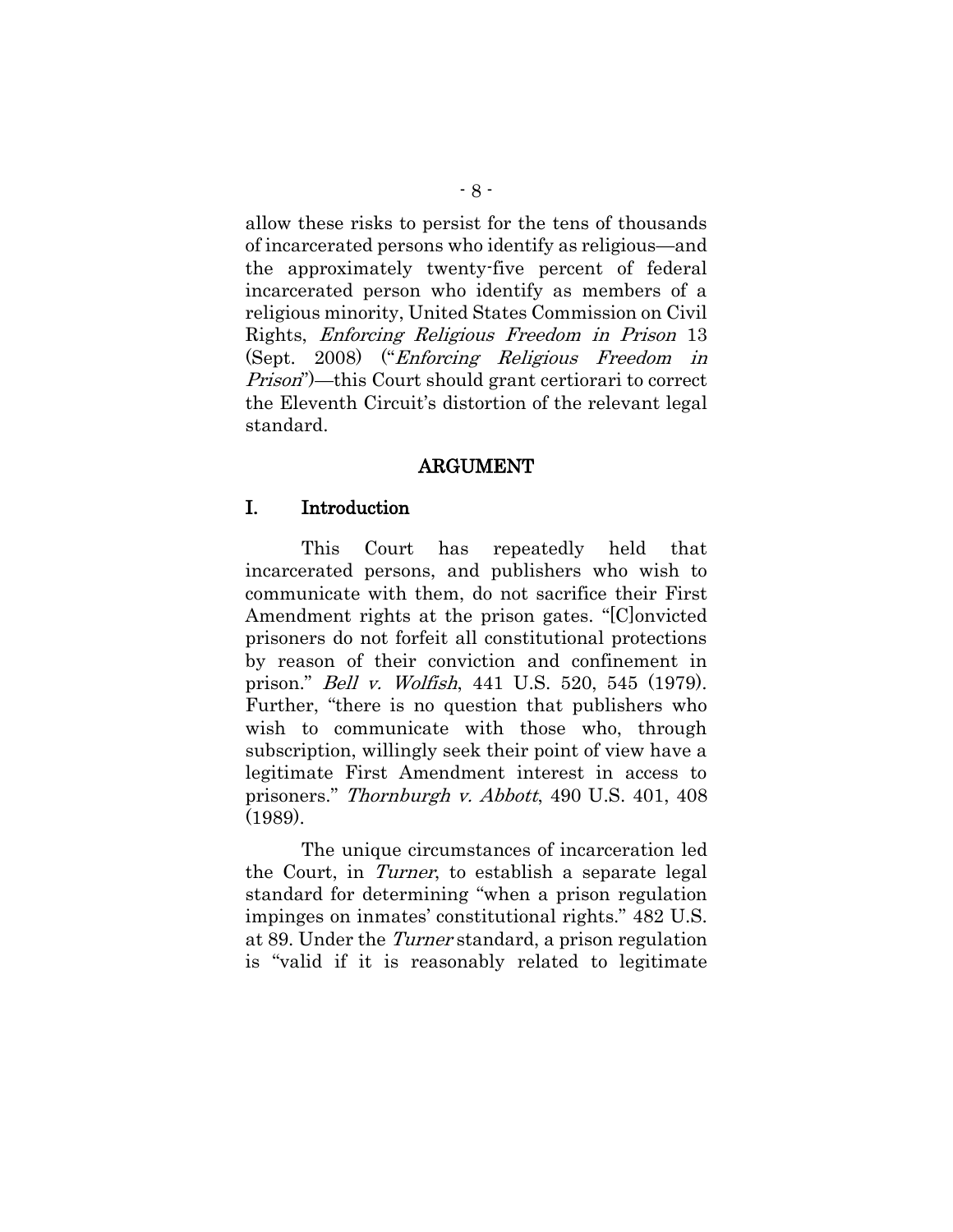penological interests." Id. This standard is designed to balance the "policy of judicial restraint regarding prisoner complaints and . . . the need to protect constitutional rights." Id. at 85. To determine whether a reasonable relationship exists, a court must consider four factors, including whether there is "a 'valid rational connection' between the prison regulation and the legitimate governmental interest put forward to justify it." Id. at 89 (citation omitted).

The Eleventh Circuit's decision represents a drastic and unwarranted expansion of Turner that if left unchecked will harm Amici's ability to minister to, and advocate on behalf of, incarcerated persons. This expansion will also severely interfere with the ability of incarcerated persons to exercise their faith. The FDOC's blanket ban on the distribution of Prison Legal News to Florida incarcerated persons should have been a clear First Amendment violation. As Petitioner ably argued in the lower courts, the FDOC failed to demonstrate a reasonable relationship between the blanket ban on publications and specific concerns about institutional security, namely that the ad content in *Prison Legal News* encouraged incarcerated persons to violate prison rules. Indeed, the evidence presented below demonstrated that the regulation was an "exaggerated response" to the FDOC's security concern, not least because no other corrections department impounds Prison Legal News based on its ad content.

When confronted with Petitioner's challenge, however, the Eleventh Circuit misconstrued this Court's precedents, granting to the FDOC unquestioning deference regarding the ban. This error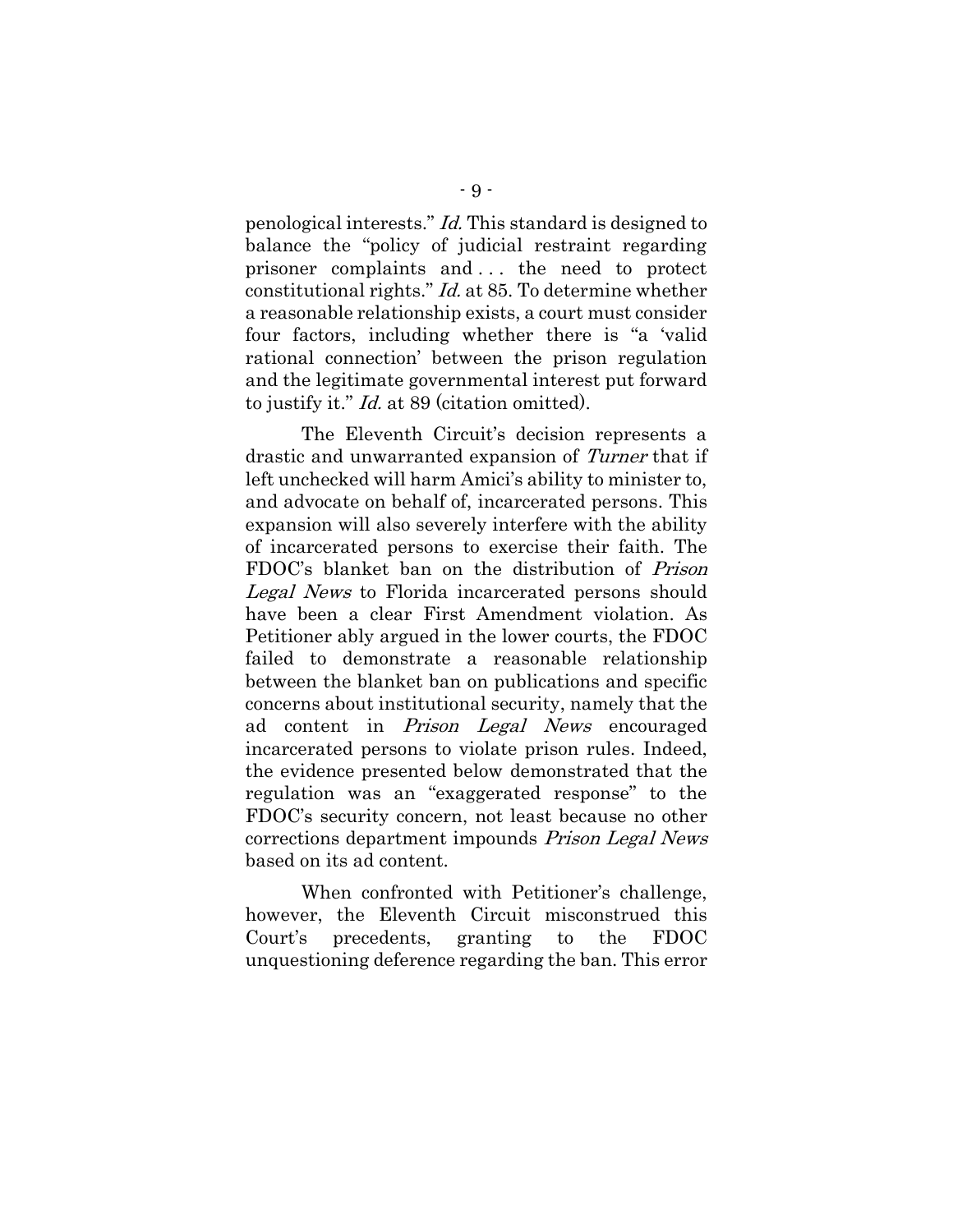creates a dangerous standard that, if left uncorrected, will significantly impact Amici's activities, as well as the free exercise of incarcerated persons' religious practices.

## II. The Supreme Court Should Grant Certiorari to Correct the Eleventh Circuit's Exercise of Unquestioning Deference to the FDOC.

The Eleventh Circuit exercised an unprecedented and improper level of deference to the FDOC. The Eleventh Circuit's decision distorted this Court's Turner standard and allowed the FDOC to shirk its evidentiary burden in the name of "deference" to institutional expertise. Such deference goes far beyond this Court's precedents, and that of the other circuits, and creates a dangerous precedent for future First Amendment challenges to prison regulations by incarcerated persons.

## A. The Unquestioning Deference Exercised by the Eleventh Circuit is Contrary to this Court's Precedents.

<span id="page-17-0"></span>Turner explains that courts should give some deference to prison officials in matters that are within their specific area of expertise. That standard does not require the extensive deference the Eleventh Circuit exercised here. As this Court has explained before, the "reasonableness standard is not toothless." Thornburgh, 490 U.S. at 414. Prison officials must "show[] more than simply a logical relation." *Beard v.* Banks, 548 U.S. 521, 533 (2006). Instead, prison officials must demonstrate "a reasonable relation"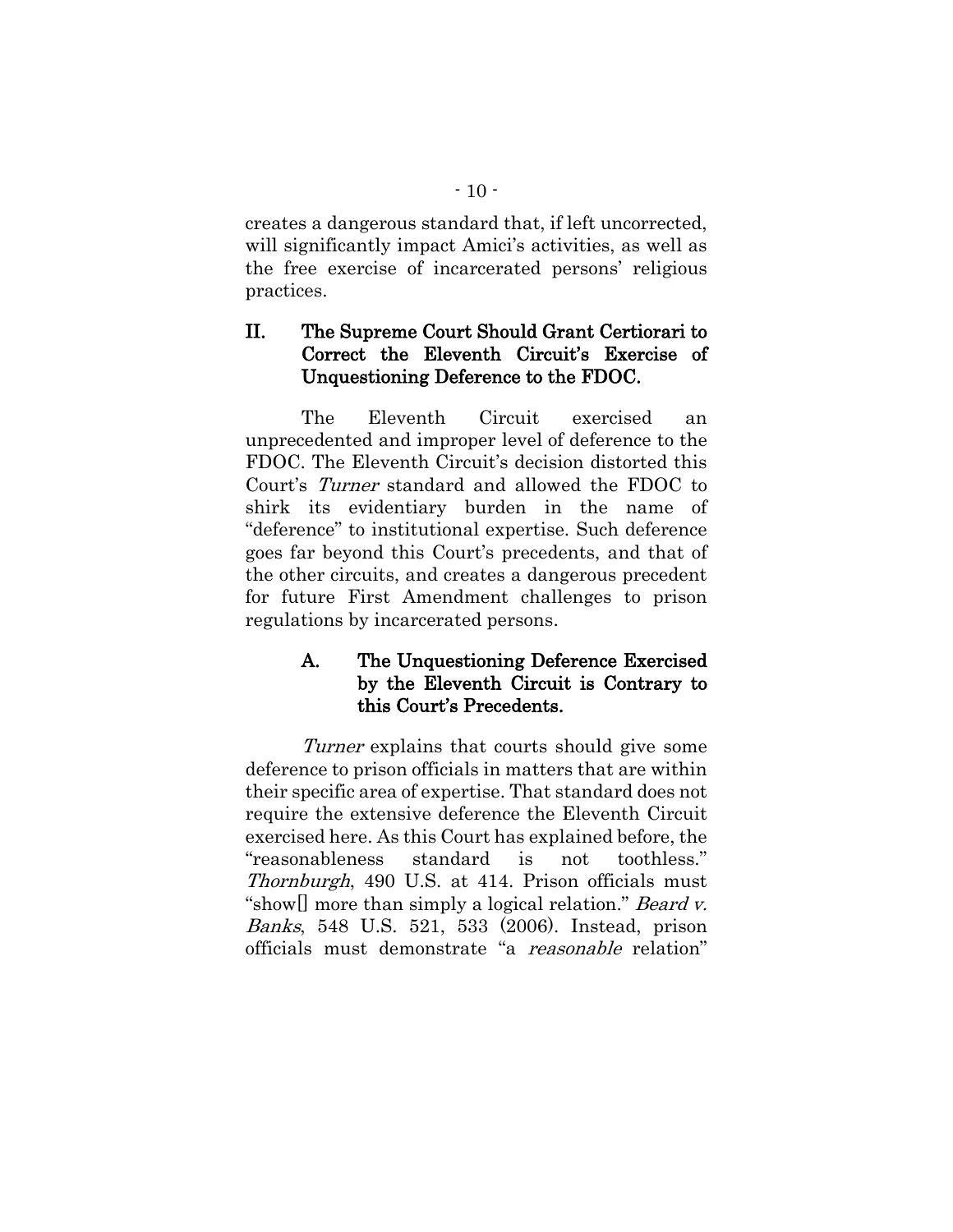between a prison regulation and a legitimate penological objective. Id. The exercise of deference does not relieve the prison officials' burden to demonstrate that reasonable relationship when regulations infringe on important constitutional rights.

A close look at the Turner opinion demonstrates that, contrary to the Eleventh Circuit's analysis, deference does not obviate prison officials' obligation to prove a reasonable relationship between the challenged regulation and any identified security concern. The Turner opinion addressed two regulations: one regulation barred correspondence between incarcerated persons and the other strictly regulated marriage for incarcerated persons. The Court upheld the first regulation, specifically relying on the evidence presented by the prison officials, the absence of "[o]bvious, easy alternatives," and the existence of similar restrictions imposed by "[o]ther well-run prison systems." Turner, 482 U.S. at 93. In contrast, the Court rejected the second regulation because evidence demonstrated the existence of easy alternatives and showed that prison officials generally had "experienced no problem with the marriage of male inmates," prior to the implementation of the regulation. Id. at 98. Deference was not applicable because the regulation "represent[ed] an exaggerated response" to the identified security concerns and the evidence failed to demonstrate a connection between those security concerns and the regulation imposed. Id. at 97-98. Thus, in Turner, deference was only appropriate after the prison officials had met their evidentiary burden.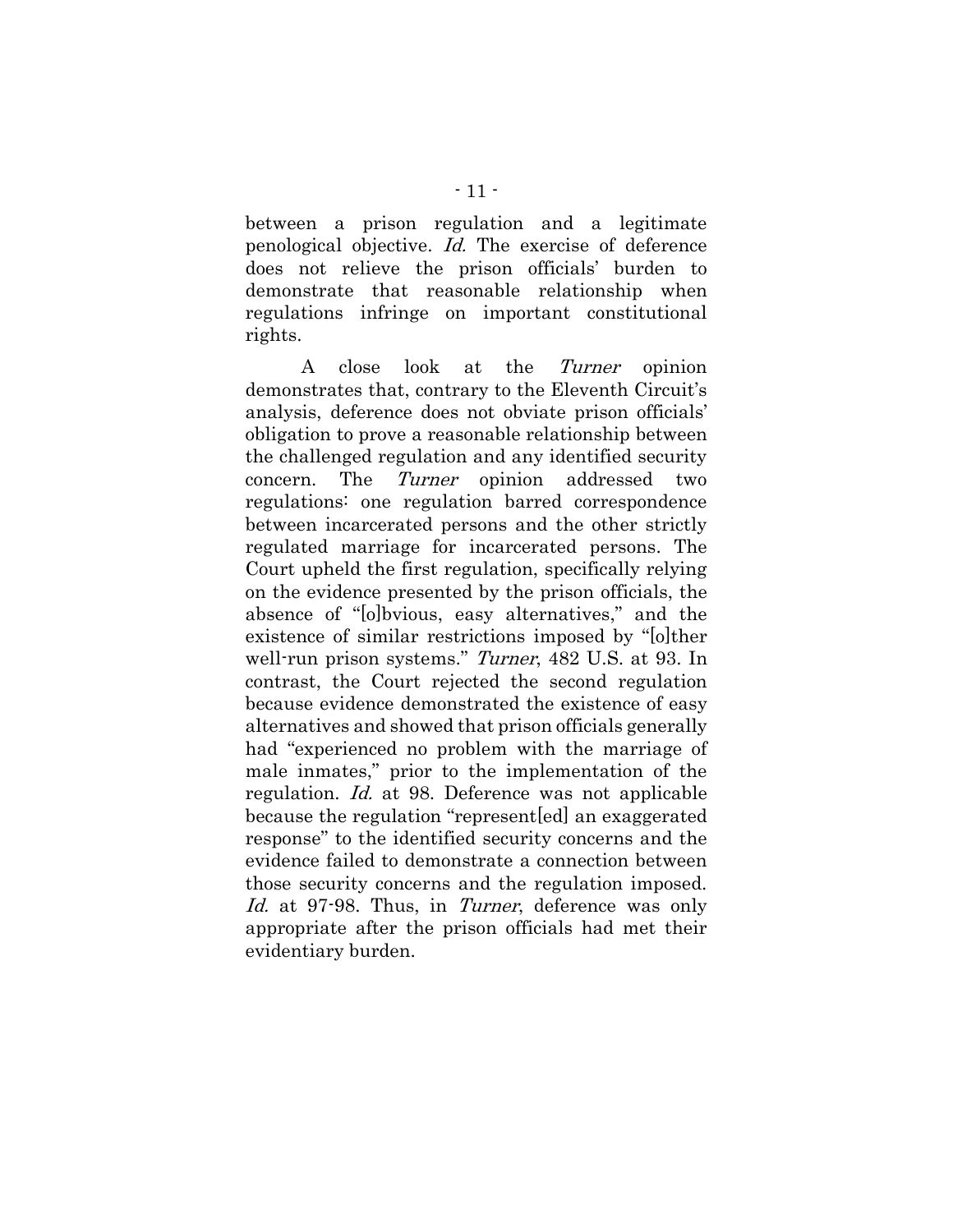<span id="page-19-1"></span><span id="page-19-0"></span>Later cases by the Supreme Court do not change this approach: deference to prison official expertise is only appropriate after the prison officials have demonstrated the proper relationship between the challenged regulation and the identified security concerns. In Beard v. Banks, for example, the Court upheld the challenged prison regulation because the prison officials submitted summary judgment evidence that supported the connection between the regulation and a particular security concern, and Banks did not present any counter evidence, thereby admitting to the facts as presented by the prison officials. 548 U.S. at 529-30. Similarly, in Overton v. Bazzetta, the Court upheld challenged prison regulations because the prison officials had demonstrated that the regulations were reasonably related to legitimate penological interests; the evidence revealed that alternative means of exercising the right were available and that the regulation was not an exaggerated response. 539 U.S. 126, 135-36 (2003). Indeed, the Court noted that "if faced with evidence that [the] regulation is treated as a *de facto* permanent ban on all visitation for certain inmates, [it] might reach a different conclusion." *Id.* at 134. Finally, in a similar case addressing the exercise of deference, this time under the Religious Land Use and Institutionalized Persons Act ("RLUIPA"), 42 U.S.C. § 2000cc, this Court overturned a restriction on a Muslim incarcerated person's ability to grow a beard. See Holt v. Hobbs, 135 S. Ct. 853, 866-67 (2015).<sup>2</sup> This

<span id="page-19-2"></span><sup>2</sup> RLUIPA requires the application of heightened scrutiny to prison regulations that "impose a substantial burden on the religious exercise" of an incarcerated person. 42 U.S.C. § 2000cc-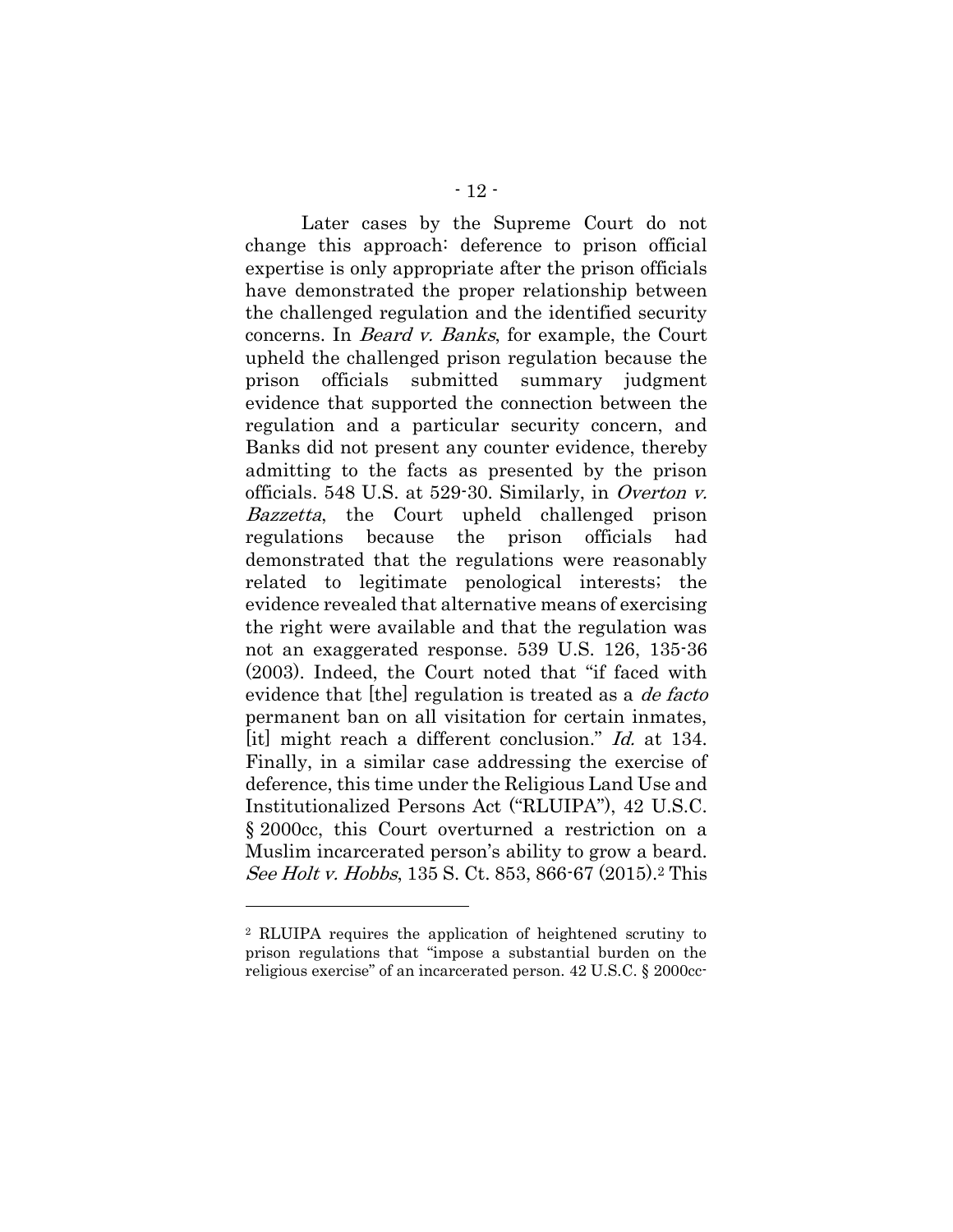<span id="page-20-0"></span>Court rejected the Eighth Circuit's contention that it was "bound to defer to the Department's assertion that allowing [the] petitioner to grow such a beard would undermine its interest in suppressing contraband." Id. at 864. Instead, this Court found that the expertise of prison officials did not justify "the abdication of the responsibility conferred by Congress, to apply RLUIPA's rigorous standard," disclaiming the exercise of "deference that is tantamount to unquestioning acceptance." Id.

Simply put, this Court has repeatedly held that deference should be exercised only after prison officials have met their burden of connecting the challenged regulation to the identified security interest. This standard protects the fragile balance between institutional security and protecting the constitutional rights of incarcerated persons. In the present case, however, the Eleventh Circuit utilized deference as a thumb on the scale in weighing the evidence. Thus, the blanket ban on Prison Legal News was allowed to survive, despite the absence of evidence satisfying the Turner standard.

<sup>1;</sup> Holt, 135 S. Ct. at 860. The Turner standard, in contrast, applies to other constitutional challenges to prison regulations, including those brought by publishers of religious material or entities, like the Amici, that would seek to provide religious material. See Beard, 548 U.S. at 528-29. Thus, the misapplication of the already lower and more deferential Turner standard is of great concern to Amici as external groups who would seek to engage in prison ministry or provide incarcerated persons with religious texts or materials.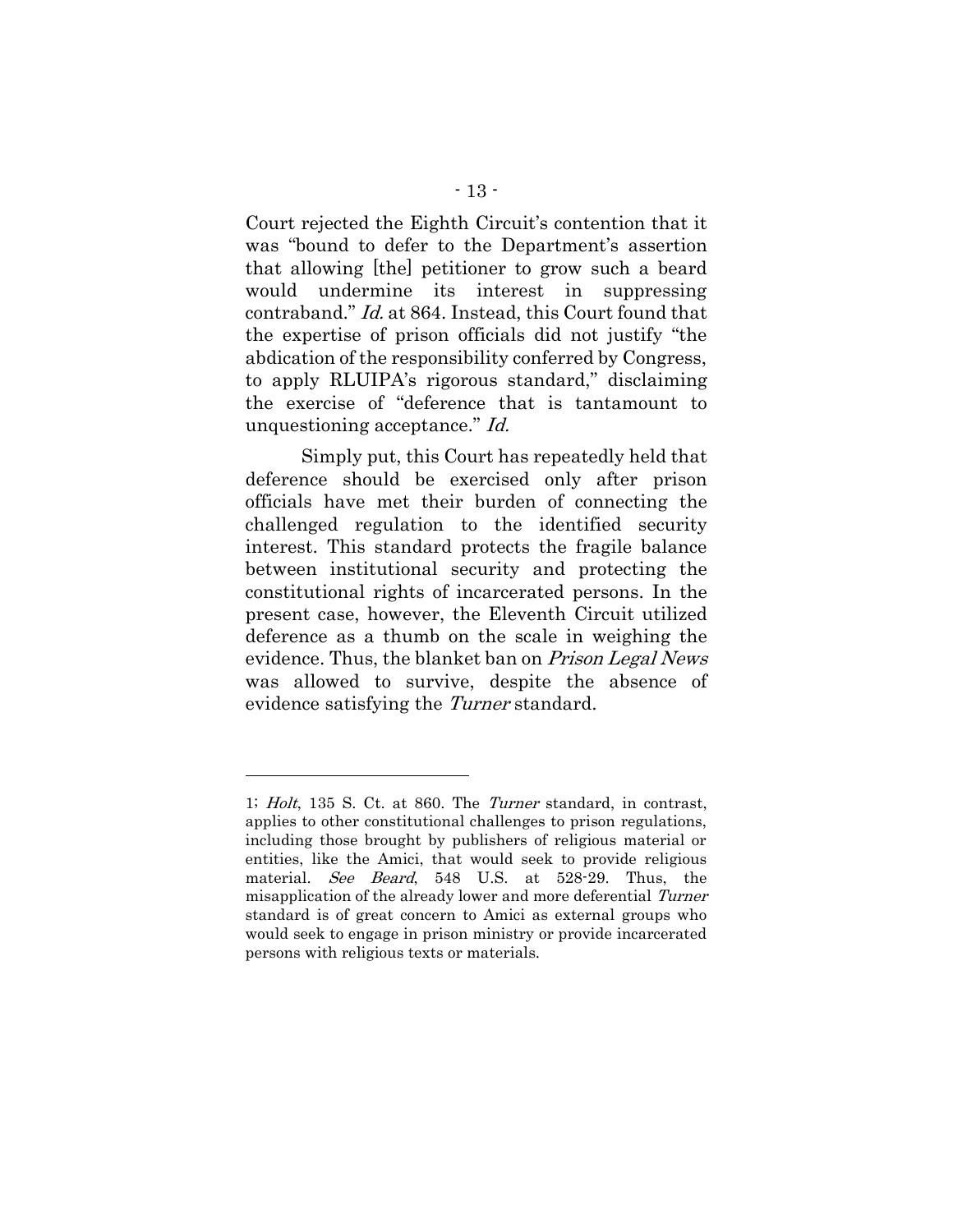### B. To Resolve Conflicting Standards of Deference Among the Circuits, this Court Should Clarify the Showing Required to Satisfy the First Turner Factor.

<span id="page-21-1"></span><span id="page-21-0"></span>The Eleventh Circuit concluded that adherence to Turner mandated upholding of the FDOC's blanket ban on Prison Legal News. Yet other Circuits applying Turner have struck down prison mail regulations in similar contexts. The key difference among the Circuits stems from application of the first Turner factor, i.e., whether there is "a 'valid rational connection' between the prison regulation and the legitimate governmental interest put forward to justify it." 482 U.S. at 89. This "rational relationship factor . . . is a sine qua non" of the *Turner* test, *Prison* Legal News v. Cook, 238 F.3d 1145, 1151 (9th Cir. 2001), and "can act as a threshold factor regardless of which way it cuts," *Singer v. Raemisch*, 593 F.3d 529, 534 (7th Cir. 2010). The Eleventh Circuit's approach to this factor is overly broad, categorically requiring no evidence to support an identified security concern. See App-26; see also Perry v. Sec'y, Fla. Dep't of Corrs., 664 F.3d 1359, 1363, 1366 (11th Cir. 2011) (rejecting a challenge to a prison regulation that banned pen-pal solicitation correspondence because, "[a]lthough the FDOC does not cite any specific instances of fraud within Florida," the court determined there was a logical connection between such correspondence and preventing incarcerated persons from using pen-pal solicitation services to defraud people). This approach results in almost per se deference to prison officials. The appropriate first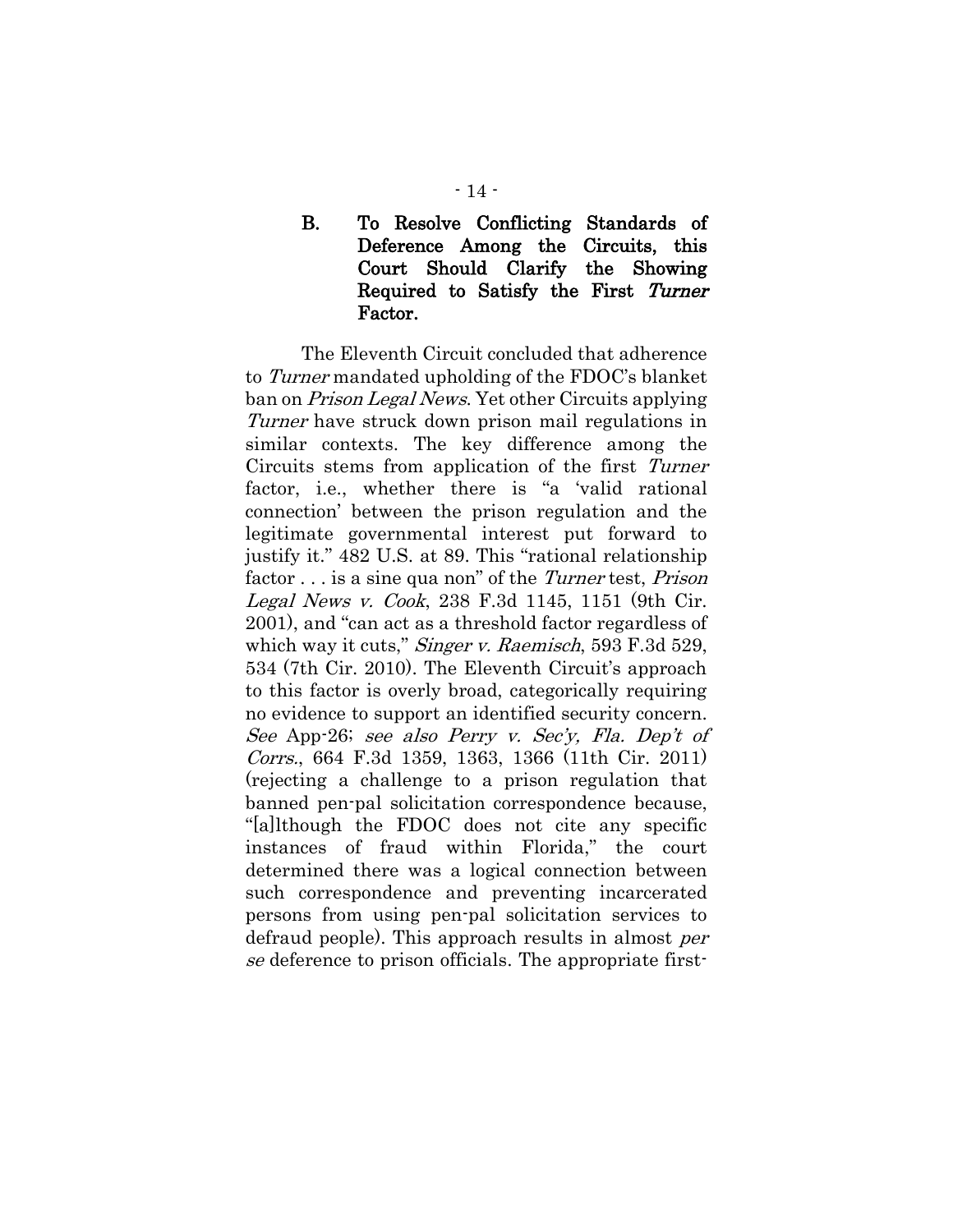factor analysis employed by other Circuits requires at least some evidence to connect the challenged regulation to the penological interests that the prison claims to advance. To rectify the disparate application of a test that affects core First Amendment rights including the ability of incarcerated persons to obtain religious texts and to freely practice their religion this Court should confirm that a reasonable evidentiary threshold must be satisfied under the first Turner factor.

<span id="page-22-0"></span>In a series of cases, the Ninth Circuit has struck down prison mail policies where there was an "insufficient connection between the mail policy at issue and the asserted justification" for the policy. Crime Justice & America, Inc. v. Honea, 876 F.3d 966, 975 (9th Cir. 2017). In one of these decisions, the court explicitly recognized Prison Legal News as "core protected speech" and invalidated a regulation that prevented the publication from being delivered to incarcerated persons. Prison Legal News, 238 F.3d at 1149. The Ninth Circuit determined that "the receipt of such unobjectionable mail [does not] implicate penological interests." Id. As to the evidence required to satisfy the first Turner factor, the Ninth Circuit has only been persuaded to uphold a restrictive mail policy when the prison officials provide substantive evidence connecting the policy to a "persistent problem" at the particular correctional facility, such as the abuse of paper. Crime Justice & America, 876 F.3d at 970.

In similar fashion, the Third and Seventh Circuits have rejected overly deferential analyses under the first factor. Although the Third Circuit has recognized that establishing a logical connection "may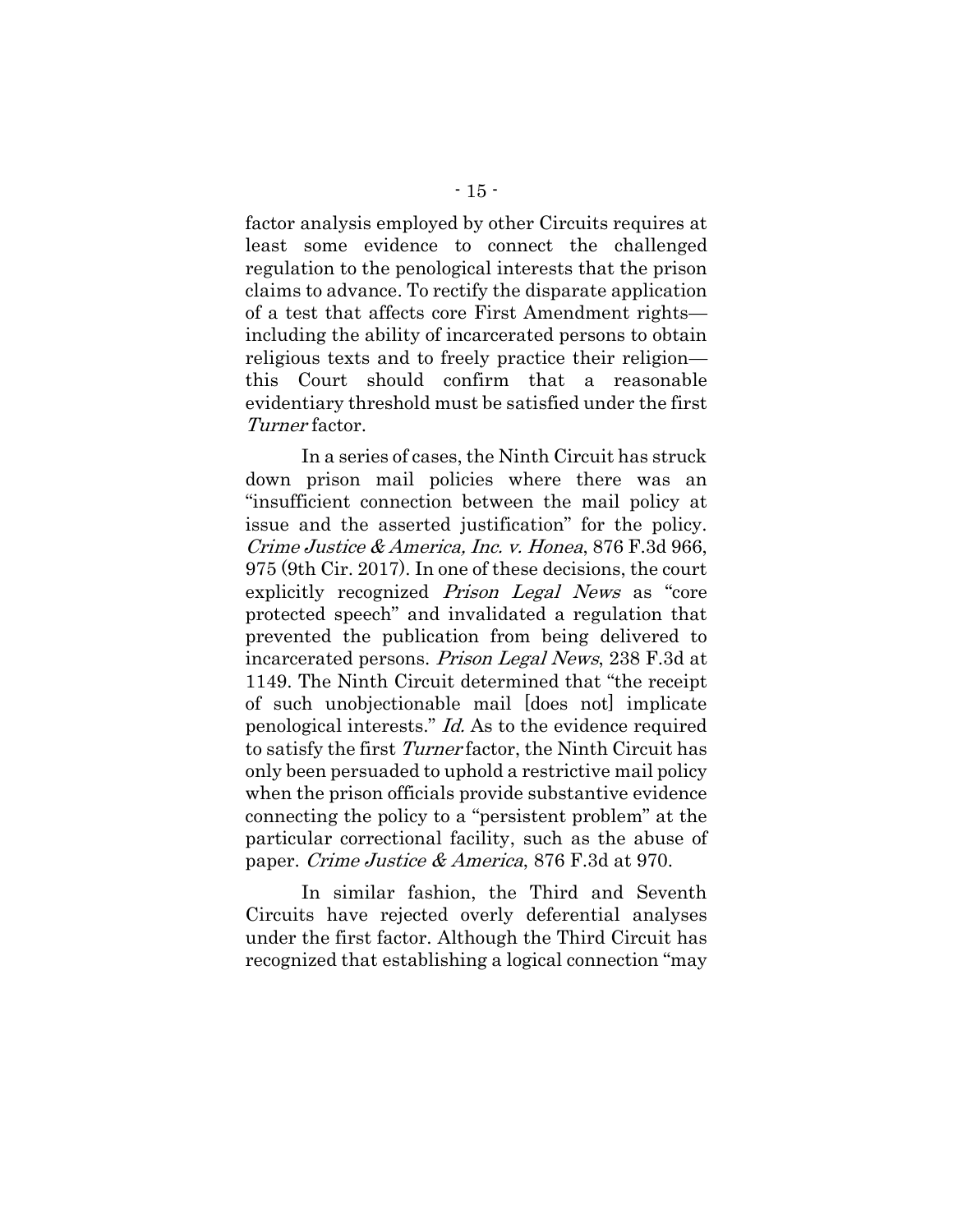<span id="page-23-1"></span><span id="page-23-0"></span>be a matter of common sense in certain instances," other situations will "require factual development." Wolf v. Ashcroft, 297 F.3d 305, 308 (3d Cir. 2002). Thus, to satisfy the first *Turner* factor, a court "must" describe the interest served, consider whether the connection between the policy and the interest is obvious or attenuated—and, thus, to what extent some foundation or evidentiary showing is necessary." Id. at 309. The Seventh Circuit goes further still, requiring the government to "present some evidence to show that the restriction is justified." Brown v. Phillips, 801 F.3d 849, 854 (7th Cir. 2015) (internal quotation marks and citation omitted) (rejecting a ban on sex offenders' viewing of sexually explicit material because the government's evidence was "too feeble" to justify the policy). In the instant case, both the Third and Seventh Circuits' approaches would require the prison officials to present some evidence connecting the blanket ban on Prison Legal News to the security interests alleged to be advanced.

Notably, Justices Stevens, Brennan, Marshall, and Blackmun, the four dissenting Justices in Turner, foresaw that lower courts might interpret the first factor too broadly, warning that the "logical connection" standard adopted by the Court may be "virtually meaningless." Turner, 482 U.S. at 100 (Stevens, J., dissenting). The dissenting Justices worried that the "logical connection" standard "would seem to permit disregard for inmates' constitutional rights whenever the imagination of the warden produces a plausible security concern and a deferential trial court is able to discern a logical connection" to the challenged regulation. Id. at 100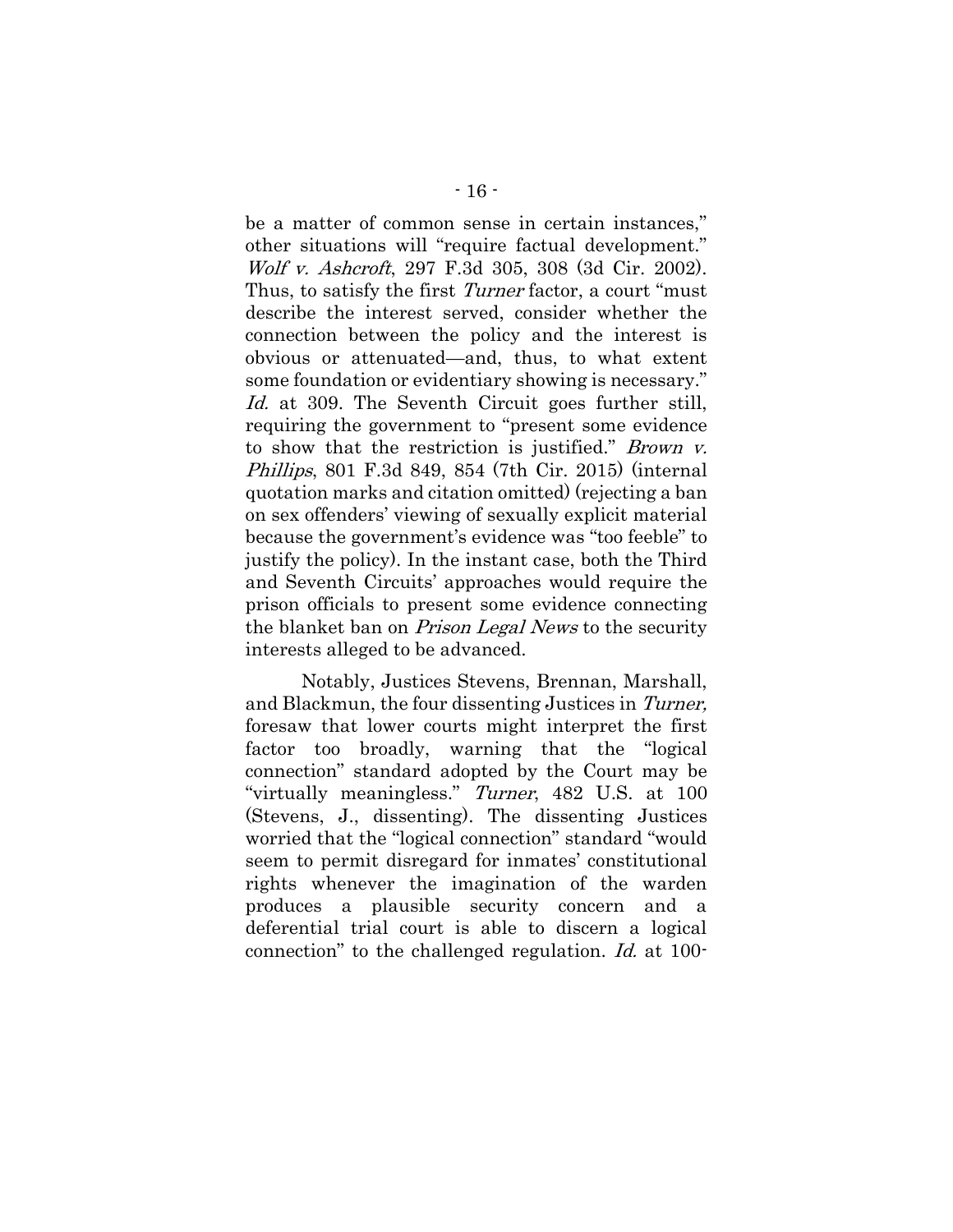01. They presciently observed that the "'reasonableness' standard makes it much too easy to uphold restrictions on prisoners' First Amendment rights on the basis of administrative concerns and speculation about possible security risks." *Id.* at 101 n.1.

In the instant case, it is clear that the dissenting Justices' fears have come to pass. The Eleventh Circuit's misapplication of the first Turner factor requires no evidence at all and may be satisfied by finding a prison official who will testify that, "[i]n his view," the policy in question "helps" advance security interests. App-41, -43; see also Perry, 664 F.3d at 1365 (deferring to prison official's affidavit which stated that correspondence threatens prison security because "pen pals *might* give money to prisoners" (emphasis added)). As discussed in more depth below, reliance on the speculative views of prison officials alone presents a particularly dangerous risk of regulations that target the unfamiliar practices of minority religions. Thus, because the first Turner factor has become effectively meaningless in the Eleventh Circuit, and no evidence is required to support a regulation infringing on the First Amendment rights of incarcerated persons, the Court should clarify the evidentiary burden required to satisfy this factor. That burden should not be zero.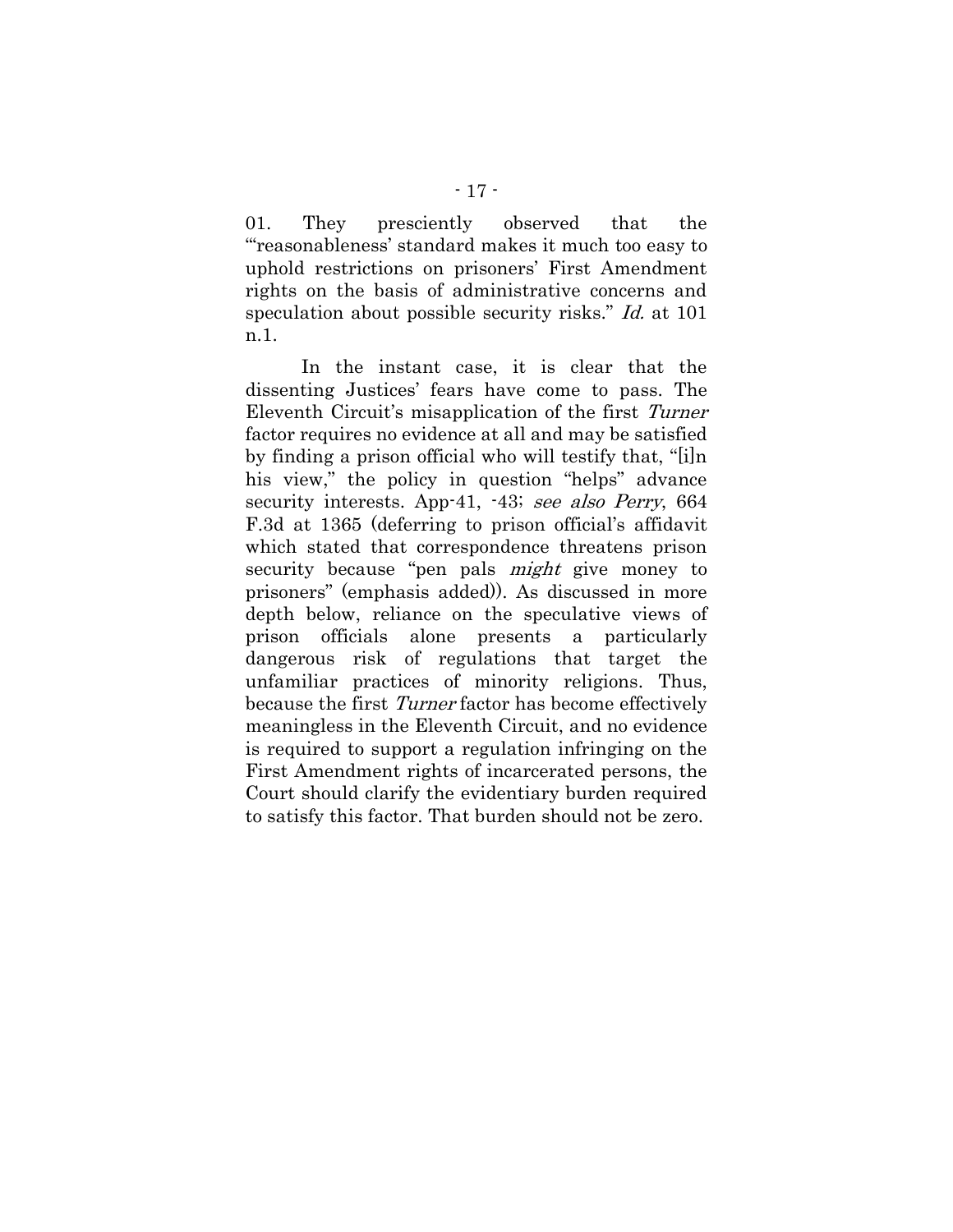## III. The Court Should Grant Certiorari Because the Exercise of Unquestioning Deference Greatly Affects the Religious Practices of Incarcerated Persons.

The unprecedented level of deference exercised by the Eleventh Circuit has a significant impact on the free exercise rights of incarcerated persons. The study of religious texts is critical in many faiths, and access to religious materials often comes from individuals or groups outside the prison, who are limited by regulations like the one at issue here. Further, religious practices by incarcerated persons are frequent targets of unconstitutional prison regulation. Religious minorities often bear the brunt of those regulations due to bias or lack of understanding on the part of prison officials. The excessive deference exercised by the Eleventh Circuit creates a grave risk that such regulations will be given unquestioning approval and will interfere with the free exercise rights of incarcerated persons.

## A. The Eleventh Circuit's Overly Deferential Review Threatens Incarcerated Persons' Access to Religious Texts

Access to external publications is one of the primary ways that incarcerated persons obtain religious texts and studies. Thus, the Eleventh Circuit's opinion—specifically, the exercise of undue deference to regulations that limit or ban the publication of information in prisons—threatens to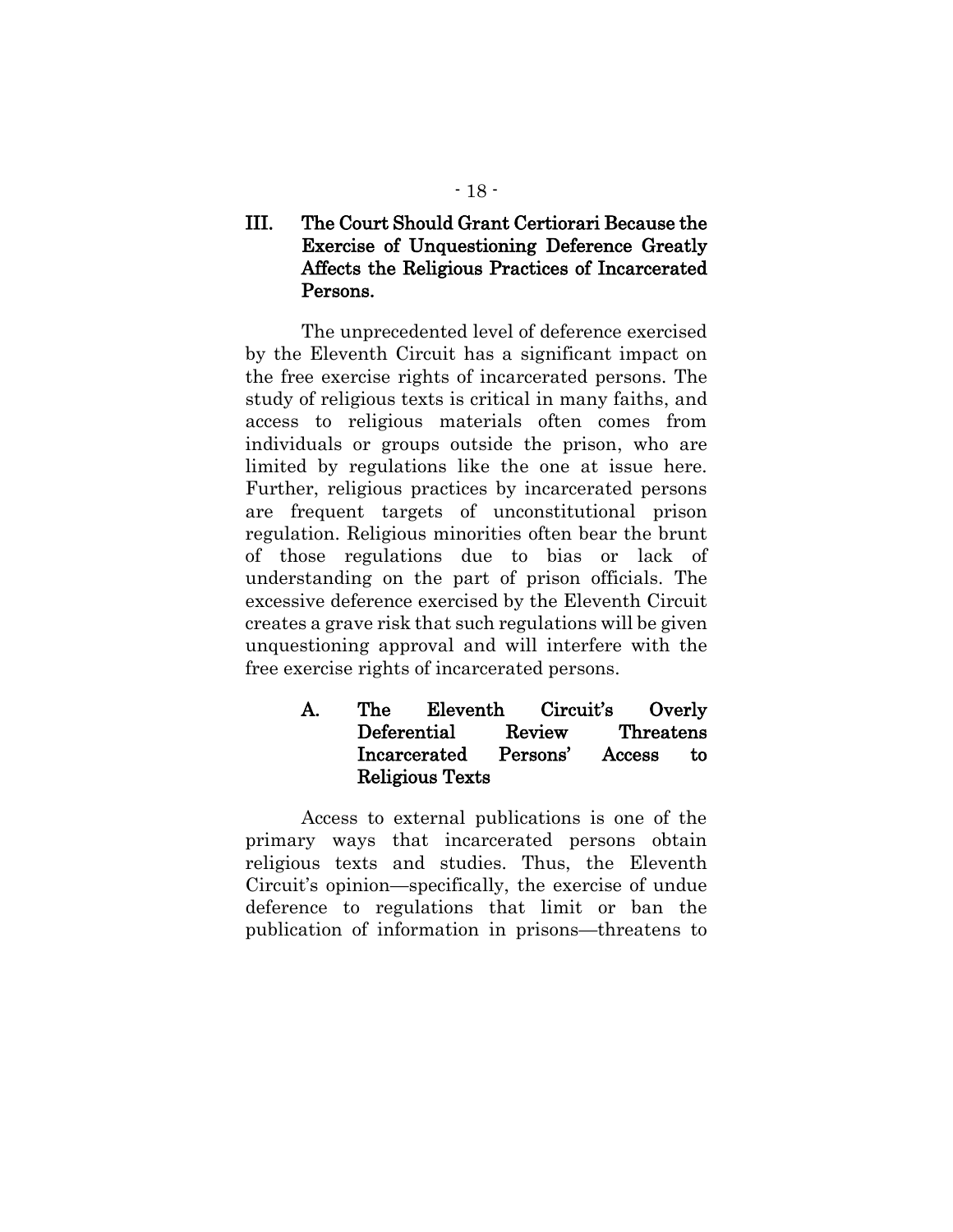severely limit their ability to exercise their religion through the study of religious texts.

<span id="page-26-1"></span><span id="page-26-0"></span>The study of religious texts and other educational materials is critical in many faiths. For example, reading the Qur'an is an Islamic duty, and it is often accomplished in the original Arabic language. See Israr Ahmed, The Obligations Muslims Owe to *the Qur'an* 6, 13-14 (1973). Judaism commands the teaching and study of the Torah. See Ronald L. Eisenberg, The 613 Mitzvot: A Contemporary Guide to the Commandments of Judaism 16-17 (2005). Christianity emphasizes the need for Bible study and reflection through prayer. See John MacArthur, How to Study the Bible 7-8 (2009). Access to sacred texts and religious studies is thus critical to strengthening faith and exercising religious beliefs.

<span id="page-26-2"></span>It is well recognized that religious study and practice has a positive impact on the incarcerated persons who engage in such study and practice. A 1992 study by the Pew Charitable Trusts, Rutgers University, and the National Council on Crime and Delinquency ("NCCD") found that involvement in religious programs helped incarcerated persons adjust to prison by helping them overcome depression, guilt, and self-contempt, as well as reinforcing attitudes and behaviors that circumvent the hustles of prison life. Todd R. Clear, et al., Does Involvement in Religion Help Prisoners Adjust to Prison? 7, NCCD Focus (Nov. 1992), https://bit.ly/2P8af6R. Moreover, a 2012 survey of state prison chaplains found that seventy-three percent of chaplains consider access to religious programming to be "absolutely critical" for the successful rehabilitation of incarcerated persons.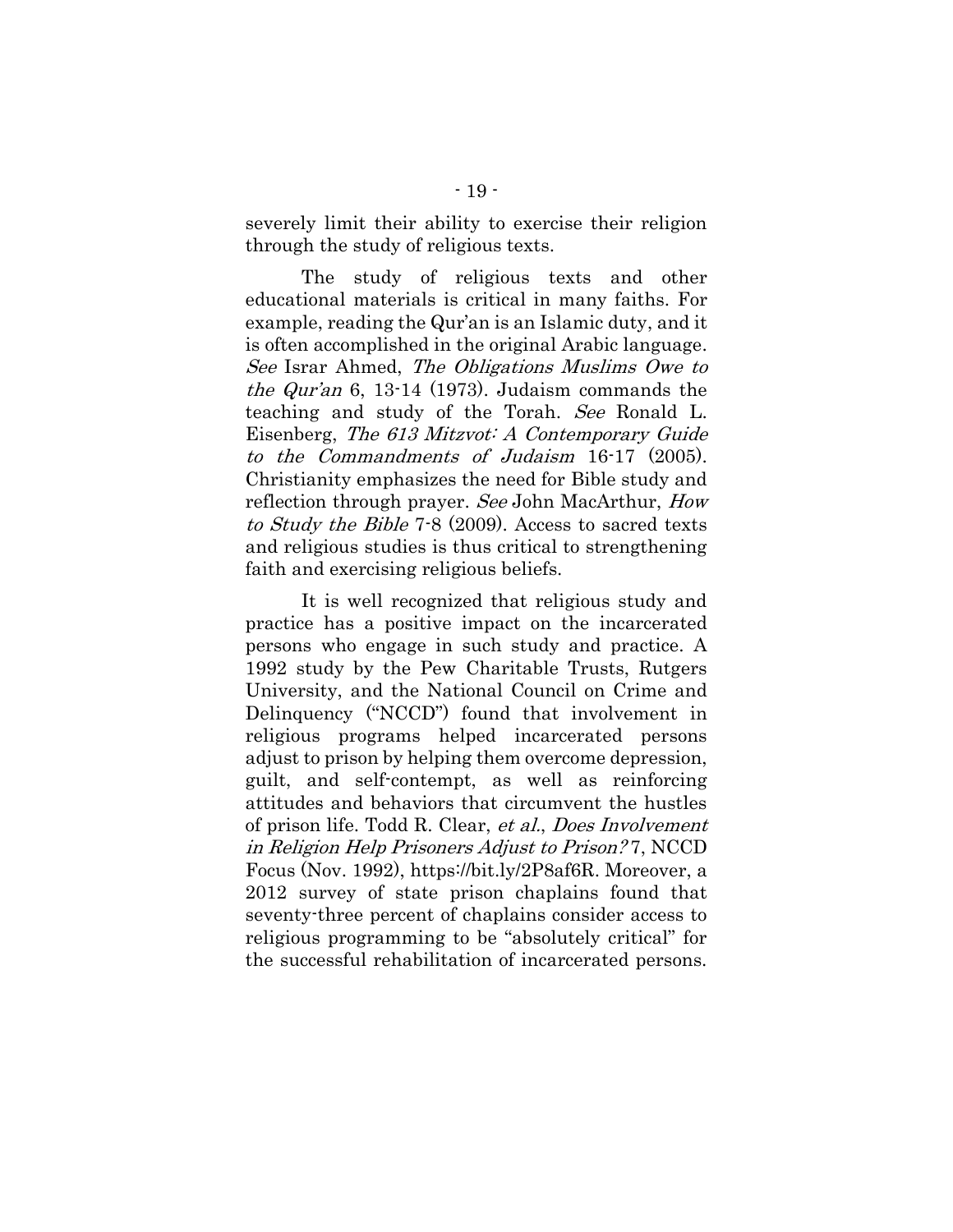<span id="page-27-1"></span><span id="page-27-0"></span>Pew Forum on Religion & Public Life, Religion in Prisons, A 50-State Survey of Prison Chaplains 11, 74 (Mar. 22, 2012), https://pewrsr.ch/2NQ8k26; see also Byron R. Johnson, Religious Programs and Recidivism Among Former Inmates in Prison Fellowship Programs: A Long-Term Follow-Up Study, 21 Just. Q. 329-54, Abstract (Aug. 19, 2006) (finding that high rate of participation in Bible studies significantly reduces the hazard of rearrest).

External actors, including Amici, are often the primary providers of religious study material to incarcerated persons. Ministries from various faiths provide religious materials to incarcerated persons via correspondence programs and other means that are subject to many restrictions. For example, the group Prison Fellowship has a program by which individuals may provide or donate Bibles to incarcerated persons. See Prison Fellowship, Providing Bibles for Prisoners (last visited Oct. 18, 2018), https://bit.ly/2ypEjBE. FTCPM arranges contact between incarcerated persons and volunteers for the purpose of personal correspondence, providing Bible studies, or prayer support. See Freedom Through Christ Prison Ministry, Freedom Through Christ Prison Ministry (last visited Oct. 18, 2018), https://bit.ly/2S1gSGH. And the Aleph Institute is a Jewish ministry that provides religious publications or educational books to incarcerated persons at little or no cost. See Aleph Institute, Educational Material  $\&$  *Literature* (last visited Oct. 18, 2018), https://bit.ly/2EvUDGh. Unchecked and unduly deferential security regulations could stifle these programs and directly prevent incarcerated persons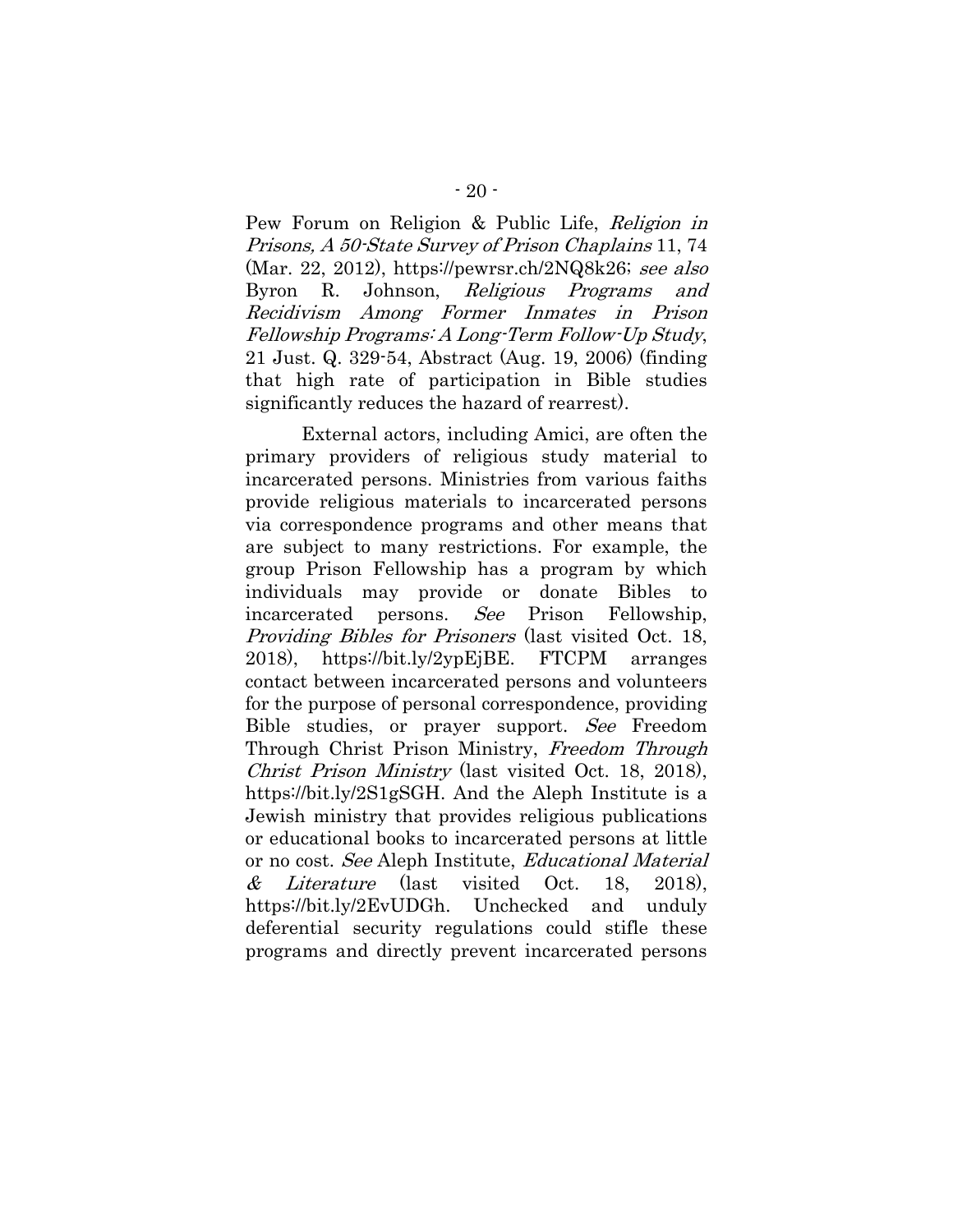from exercising a key component of their faith: the study of religious texts.

<span id="page-28-3"></span><span id="page-28-2"></span><span id="page-28-1"></span><span id="page-28-0"></span>Such considerations are not mere conjecture. Misplaced security concerns can make it impossible for incarcerated persons to access religious texts and materials. For example, the Eleventh Circuit has affirmed prison regulations barring pen-pal solicitation correspondence from Christian organizations that connect incarcerated persons with individuals outside the prison for the purpose of providing spiritual guidance, Bible studies, and prayer support. Perry, 664 F.3d at 1367. Prisons have also denied access to Muslim periodicals and books because, absent interpretation by a trained Muslim minister, the texts could be subject to inference urging defiance to prison authorities. See Knuckles v. Prasse, 435 F.2d 1255, 1256 (3d Cir. 1970); cf. Cooper v. Pate, 382 F.2d 518, 520-21 (7th Cir. 1967) (reviewing prison regulations that denied access to "Elijah Muhammad Muslim[]" publications because such beliefs "do not constitute a religion"), rev'g on remand 378 U.S. 546 (1964) (per curiam); Sutton v. Rasheed, 323 F.3d 236, 254 (3d Cir. 2003) (reviewing prison regulations that denied access to the Nation of Islam materials because prison officials "found the documents were not religious"); see also Walker v. Maschner, No. 4:98-CV-10159, 2005 WL 8141553, at \*3 (S.D. Iowa July 8, 2005) (reviewing prison regulations that prohibited incarcerated persons from purchasing a copy of the Torah because prison officials "understood a Torah to be a clothing item, rather than a book"), report and recommendation adopted sub nom. Ben–Kushi v. Kautzky, No. 4:03-CV-40038, 2005 WL 8136542 (S.D.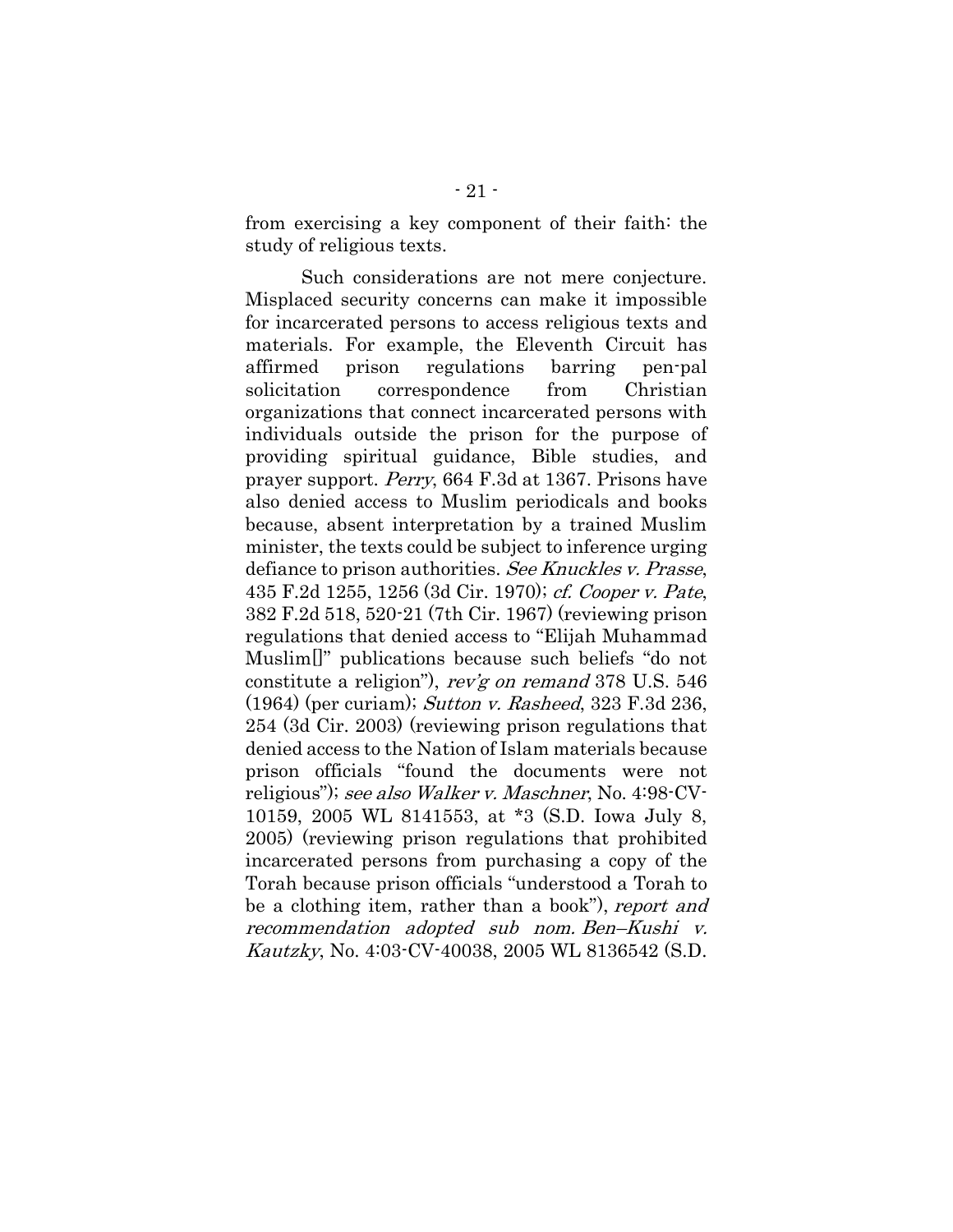Iowa Dec. 20, 2005). The highly deferential standard of review advanced by the Eleventh Circuit severely increases the risk that prison officials' biases or lack of knowledge would be used as grounds for denying incarcerated persons' right to engage in an important faith practice.

<span id="page-29-1"></span><span id="page-29-0"></span>The Federal Bureau of Prisons's ("BOP") illfated Standardized Chapel Library Project illustrates how perceived security threats can impede access to religious texts. The Project sought "to create lists of a small number of pre-approved religious books for each faith and remove all others from federal prison chapel libraries." Enforcing Religious Freedom in Prison at 36. The Project was roundly criticized for its imbalanced and arbitrary treatment of religious texts and materials and was the subject of several First Amendment lawsuits. See id.; Aamir Wyne, Dear God, Give Me Back My Books: The Standardized Chapel Library Project and Free Exercise Rights, 11 U. Pa. J. Const. L. 1135, 1155-56, 1161 (2009); Laurie Goodstein, Prisons Purging Books on Faith from Libraries, N.Y. Times (Sept. 10, 2007), https://nyti.ms/2Cozprn. Facing enormous pressure from the public, BOP suspended the Project just over three months after it launched. See Enforcing Religious Freedom in Prison at 36; Neela Banerjee, Prisons to Restore Purged Religious Books, N.Y. Times (Sept. 26, 2007), https://nyti.ms/2pWfvwq. Although short-lived, the Project serves as a reminder of how "from indifference, ignorance, bigotry, or lack of resources, some institutions restrict religious liberty in egregious and unnecessary ways." Joint Statement of Senator Hatch and Senator Kennedy on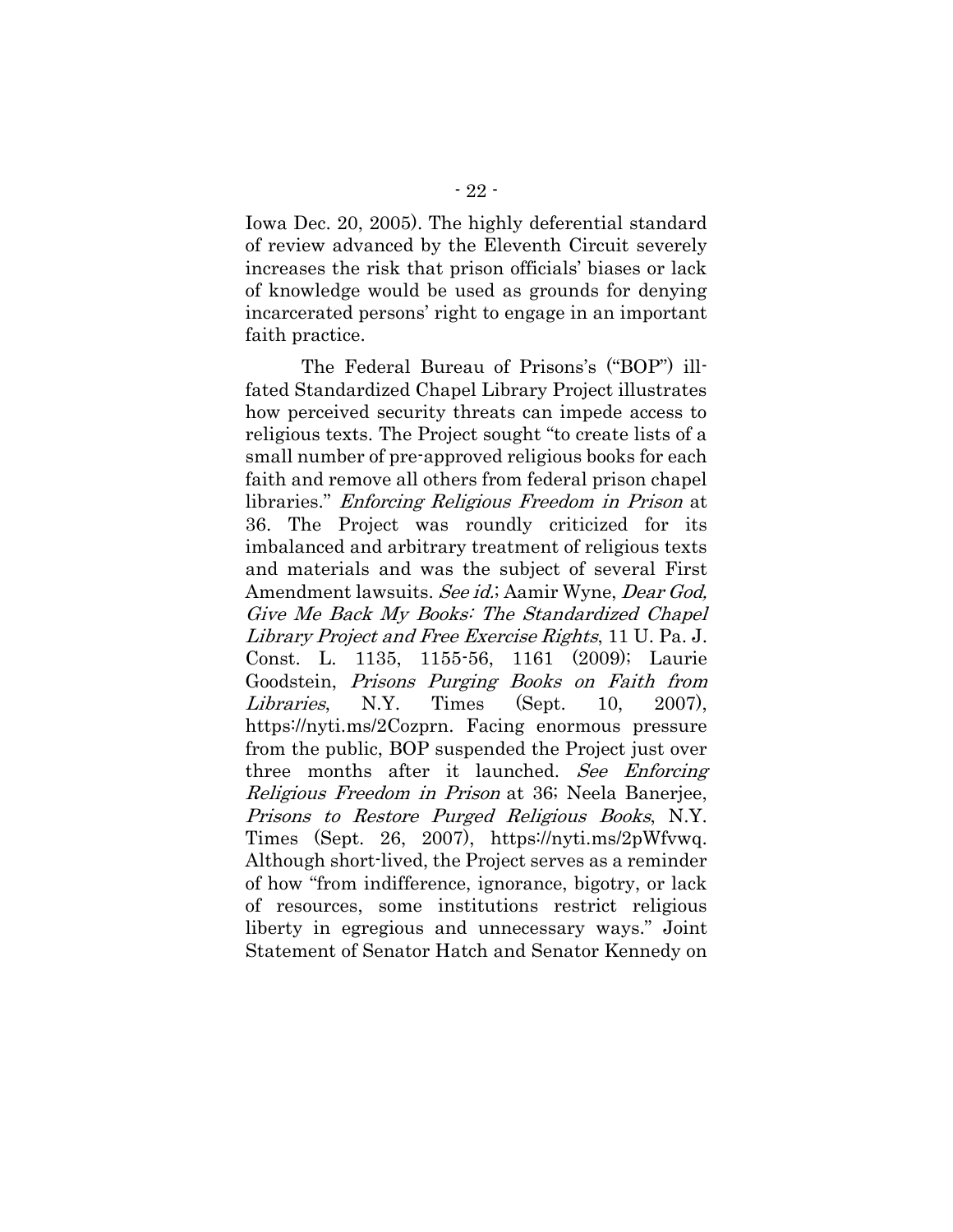the Religious Land Use and Institutionalized Persons Act of 2000, 146 Cong. Rec. S7775 (daily ed. July 27, 2000).

> B. The Eleventh Circuit's Exercise of Unquestioning Deference Will Harm the Ability of Incarcerated Persons Who Identify with a Minority Religious Practice to Freely Practice Their Faith.

<span id="page-30-3"></span><span id="page-30-2"></span><span id="page-30-1"></span><span id="page-30-0"></span>The Eleventh Circuit's decision is particularly threatening to incarcerated persons who engage in minority religious practices. The vast majority of incarcerated persons in the federal and state prison systems identify as religious. *Enforcing Religious* Freedom in Prison at 14-15. At least twenty-five percent of federally incarcerated persons identify as members of religious minorities, and almost ten percent of federal incarcerated persons identify as Muslim. *Id.* at 13. However, requests for religious accommodation coming from members of minority faiths are often "either misunderstood or viewed as a burden on the system." Protecting Religious Freedom After Boerne v. Flores (Part III): Hearing Before the Subcomm. on the Constitution of the H. Comm. on the Judiciary, 105th Cong. 3, 38 (1998) (Statement of Isaac M. Jaroslawicz, Director of Legal Affairs for the Aleph Institute). Recognition of the need to protect minority faiths from the "extremes of insensitivity of the institutional mindset" inspired Congress to enact the Religious Land Use and Institutionalized Persons Act ("RLUIPA"), 42 U.S.C. § 2000cc, after this Court limited the Religious Freedom Restoration Act, 42 U.S.C. § 2000bb, in Boerne v. Flores, 521 U.S. 507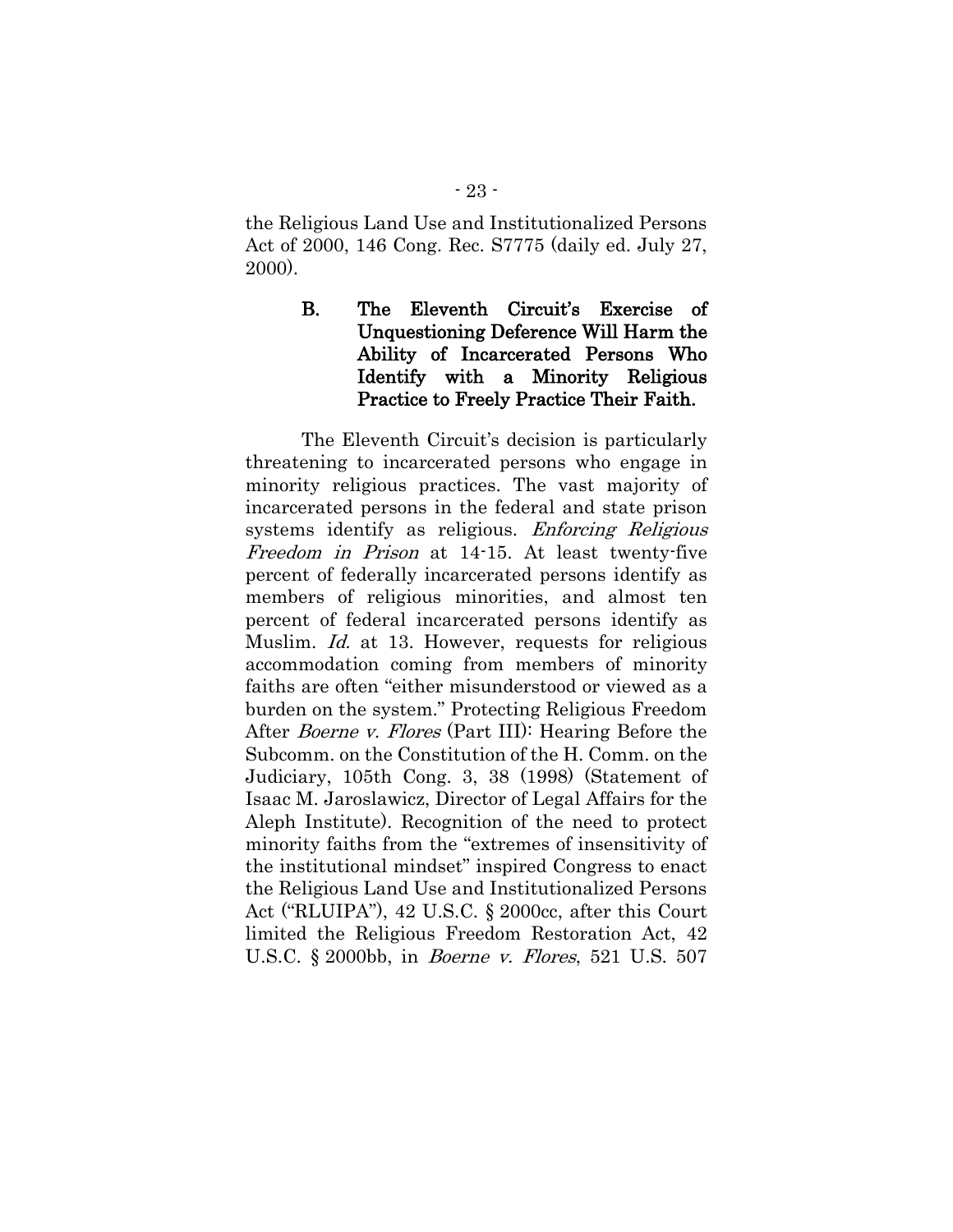(1997). As this Court recognized, through the provisions of RLUIPA, Congress intended to provide redress for the "arbitrary barriers [that] impede[] institutionalized persons' religious exercise" that thrive under a deferential standard of judicial review. Cutter v. Wilkinson, 544 U.S. 709, 716 (2005) (internal quotation marks omitted).

<span id="page-31-0"></span>Even with the protections of RLUIPA in place, prison officials frequently regard incarcerated persons' commitment to and practice of religion skeptically. Enforcing Religious Freedom in Prison at 31. As a result, even well-intentioned rules are administered unevenly, with the harshest consequences falling upon religious groups, particularly those of minority faiths.<sup>3</sup>

Courts frequently encounter impermissible and unsupported prison regulations that would be acceptable under the Eleventh Circuit's overly deferential application of the Turner standard. An application of the Turner standard that requires the facility to provide meaningful support for its security concerns is one of the best safeguards of incarcerated persons' religious exercise. For example, the Tenth Circuit rejected a regulation barring incarcerated persons from wearing a yarmulke and tallit katan during transport for medical care, because "Warden Neet has identified nothing . . . and we could find no

<sup>3</sup> This disparity is reflected in the fact that while Muslims constitute only 9.3% of federal prisons, Muslim prisoners bring the highest percentage of religious discrimination grievances, accounting for 26.3% of all grievances filed. See Enforcing Religious Freedom in Prison at Table 2.1 & 26.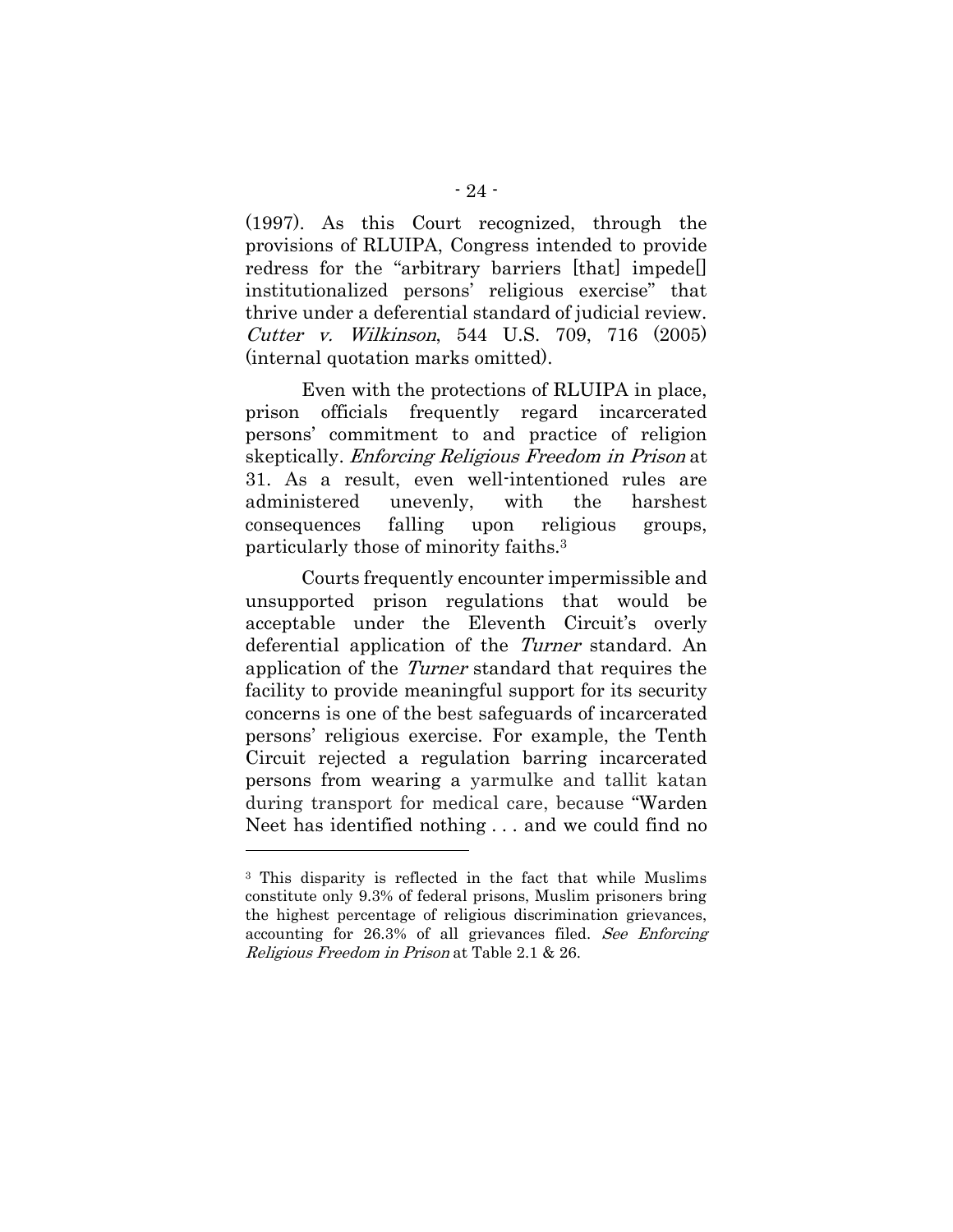<span id="page-32-0"></span>evidence in the record of any penological objectives served by his actions." Boles v. Neet, 486 F.3d 1177, 1182 (10th Cir. 2007). Similarly, the Second Circuit rejected prison regulations requiring joint Sunni and Shi'ite Muslim religious services for Ramadan, denying religious practices to incarcerated persons in disciplinary keeplock, and denying attendance at Ramadan meals and services on days that incarcerated persons chose to use the law library. See Salahuddin v. Goord, 467 F.3d 263, 275-79 (2d Cir. 2006). "[D]efendants have not pointed to anything in the record to show that they relied on legitimate penological justifications. . . . Neither the district court nor this court can manufacture facts out of thin air." Id. at 275. These examples demonstrate why it is imperative that this Court correct the Eleventh Circuit's distortion of the Turner deference standard and confirm that a reasonable evidentiary threshold must be satisfied under the first *Turner* factor.

Although this case comes before the Court through a secular vehicle, it would be a mistake to overlook the broad significance of the unduly deferential review the Eleventh Circuit articulated for decisions of prison administrators. This Court's precedents demand a more searching inquiry for prison regulations—one that adequately balances legitimate penological goals against the constitutionally protected interests of all prisoners, including members of religious minorities, who are particularly vulnerable to discrimination in prison.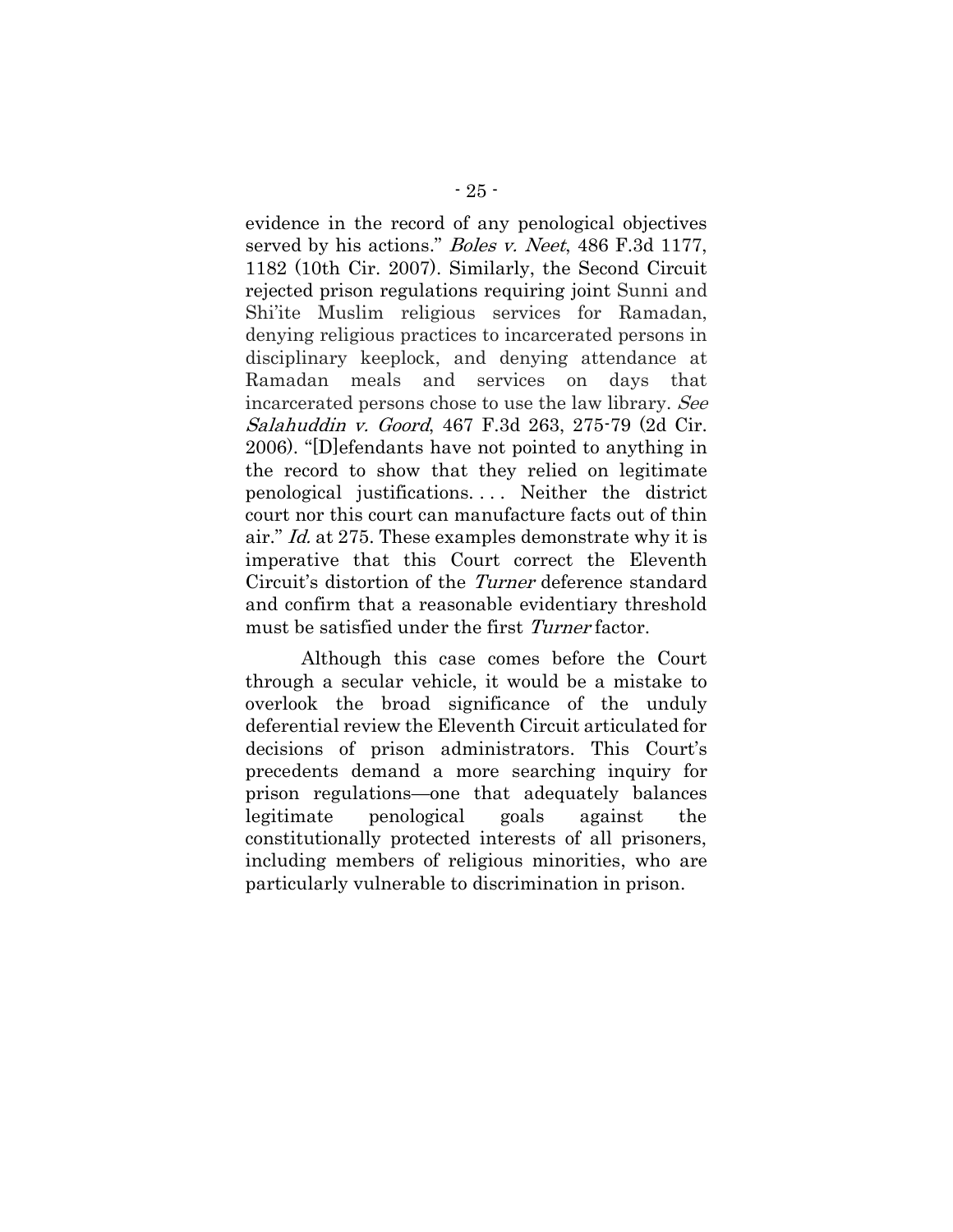### **CONCLUSION**

For the reasons set forth herein, and in the Petition, Amici Curiae Faith Organizations respectfully request that this Court grant Petitioner's Petition for Writ of Certiorari.